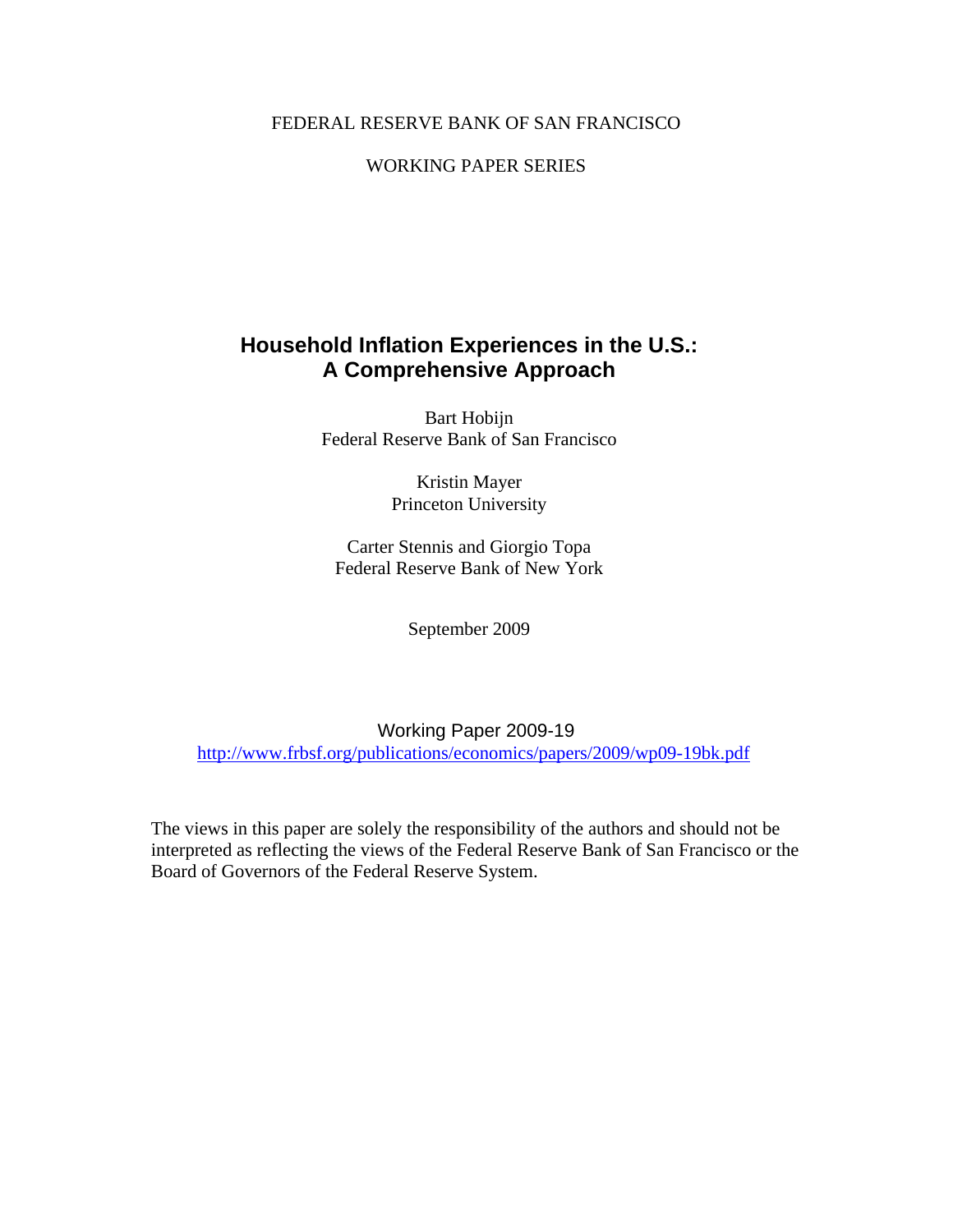# **Household Inflation Experiences in the U.S.: A Comprehensive Approach**

#### BART HOBIJN Federal Reserve Bank of San Francisco

KRISTIN MAYER Princeton University

CARTIER STENNIS AND GIORGIO TOPA Federal Reserve Bank of New York\*

#### **September 30, 2009**

#### *Abstract*

We present new measures of household-specific inflation experiences based on comprehensive information from the Consumer Expenditure Survey (CEX). We match households in the Interview and the Diary Surveys from the CEX to produce both complete and detailed pictures of household expenditures. The resulting household inflation measures are based on a more accurate and detailed description of household expenditures than those previously available.

 We find that our household-based inflation measures track aggregate measures such as the CPI-U quite well and that the addition of Diary Survey data induces small but significant differences in the measurement of household inflation. The distribution of inflation experiences across households exhibits a large amount of dispersion over the entire sample period. In addition, we uncover a significantly negative relationship between mean inflation and inflation inequality across households.

**Keywords:** Inflation, inequality, household inflation rates. **JEL-codes:** C43, D12, D39

<sup>\*</sup> Correspondence to Giorgio Topa, Research and Statistics Group, Federal Reserve Bank of New York, 33 Liberty street, 3rd floor. Email: Giorgio.Topa@ny.frb.org. All views expressed in this paper are those of the authors only and do not necessarily reflect those of the Federal Reserve Bank of New York, the Federal Reserve Bank of San Francisco, or those of the Federal Reserve System in general.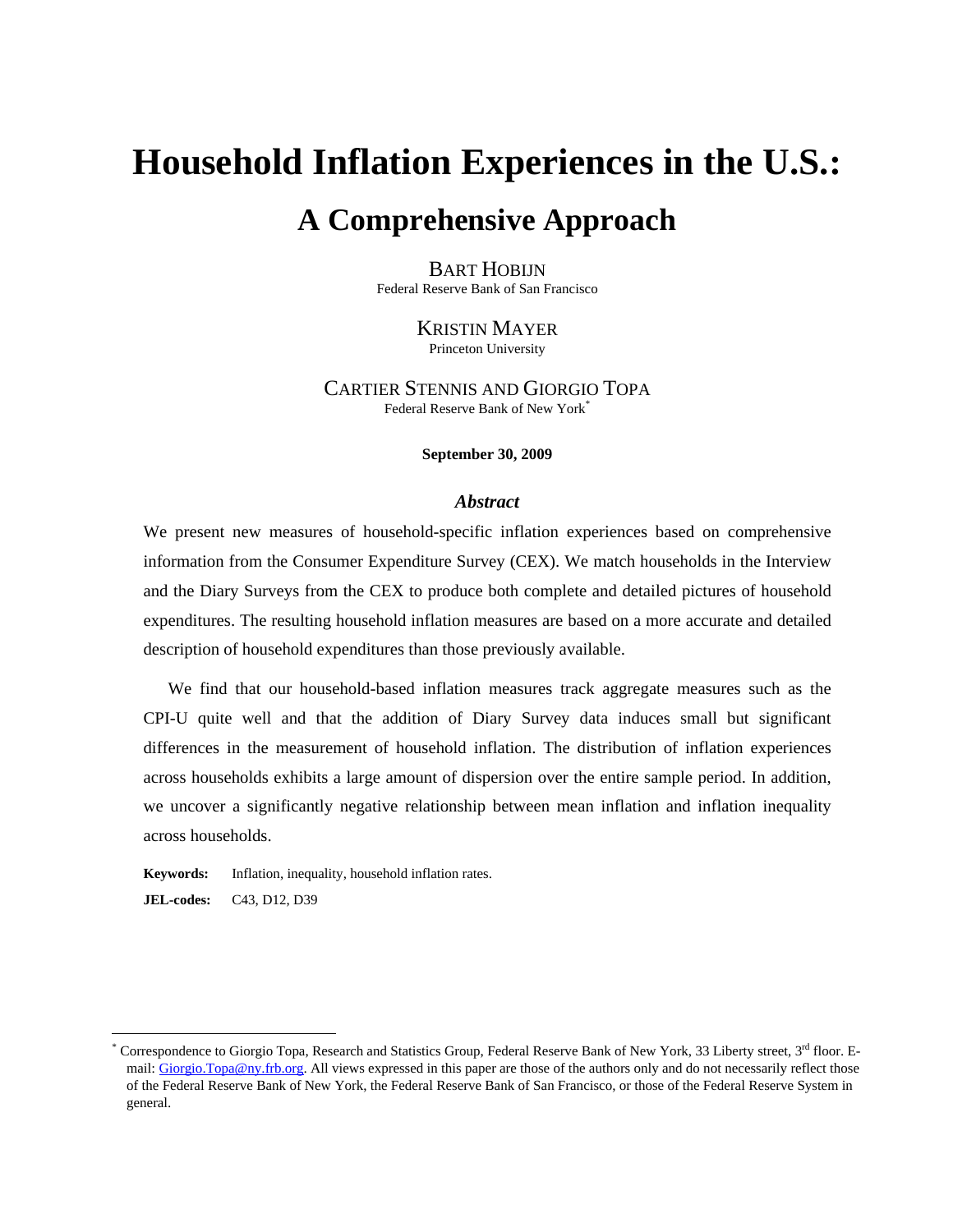#### *1. Introduction*

The U.S. Consumer Price Index (CPI) is broadly used as a measure of the increase in the cost of living in the United States. It measures the percentage increase in the cost of a fixed set of expenditures over time. This set of expenditures is changed infrequently<sup>1</sup> and is based on the average expenditures of all U.S. households. However, expenditure patterns across households in the U.S. vary substantially. Consequently, the single CPI number might be masking a significant amount of variation in cost-of-living increases across U.S. households.

There is, by now, a substantial literature that has tried to quantify these inflation differentials for the U.S. Following Pollak (1980), most studies<sup>2</sup> have focused on constructing price indices that approximate the average trend in the cost of living for particular groups of households (e.g. poor households, elderly households, households with children). These are known as group-price indices. The Federal Reserve Bank of Chicago's IBEX project,<sup>3</sup> described in McGranahan and Paulson (2006), publishes group price indices for a broad set of groups as well as for a long sample period.

As discussed by Hobijn and Lagakos (2005), these group price indices can be interpreted as a particular summary statistic of the underlying distribution of household inflation rates. In this paper, as in Hobijn and Lagakos (2005), we construct new and improved estimates of the distribution of inflation rates across U.S. households for the period 1984-2004. The main improvement relative to the existing literature is that we use enhanced data on the expenditure patterns of individual households.

The CPI is constructed using aggregate U.S. consumer expenditure data taken from the Consumer Expenditure Survey (CEX), which is published by the Bureau of Labor Statistics (BLS).<sup>4</sup> This survey itself is composed of two different surveys: the Interview Survey and the Diary Survey. In the Interview Survey

<sup>&</sup>lt;sup>1</sup> From December 2007 to now, for example, the set of expenditures used has been based on expenditures made in 2005 and 2006.

<sup>&</sup>lt;sup>2</sup> See McGranahan and Paulson (2006), Hamilton (2001), Idson and Miller (1999), Garner, Johnson, and Kokoski (1996)), and Amble and Stewart (1994) for example.

<sup>&</sup>lt;sup>3</sup> See http://www.chicagofed.org/community\_development/chicagofed\_ibex\_consumer\_price\_index.cfm for more information and for the data.

<sup>4</sup> The CEX website can be found at http://www.bls.gov/cex/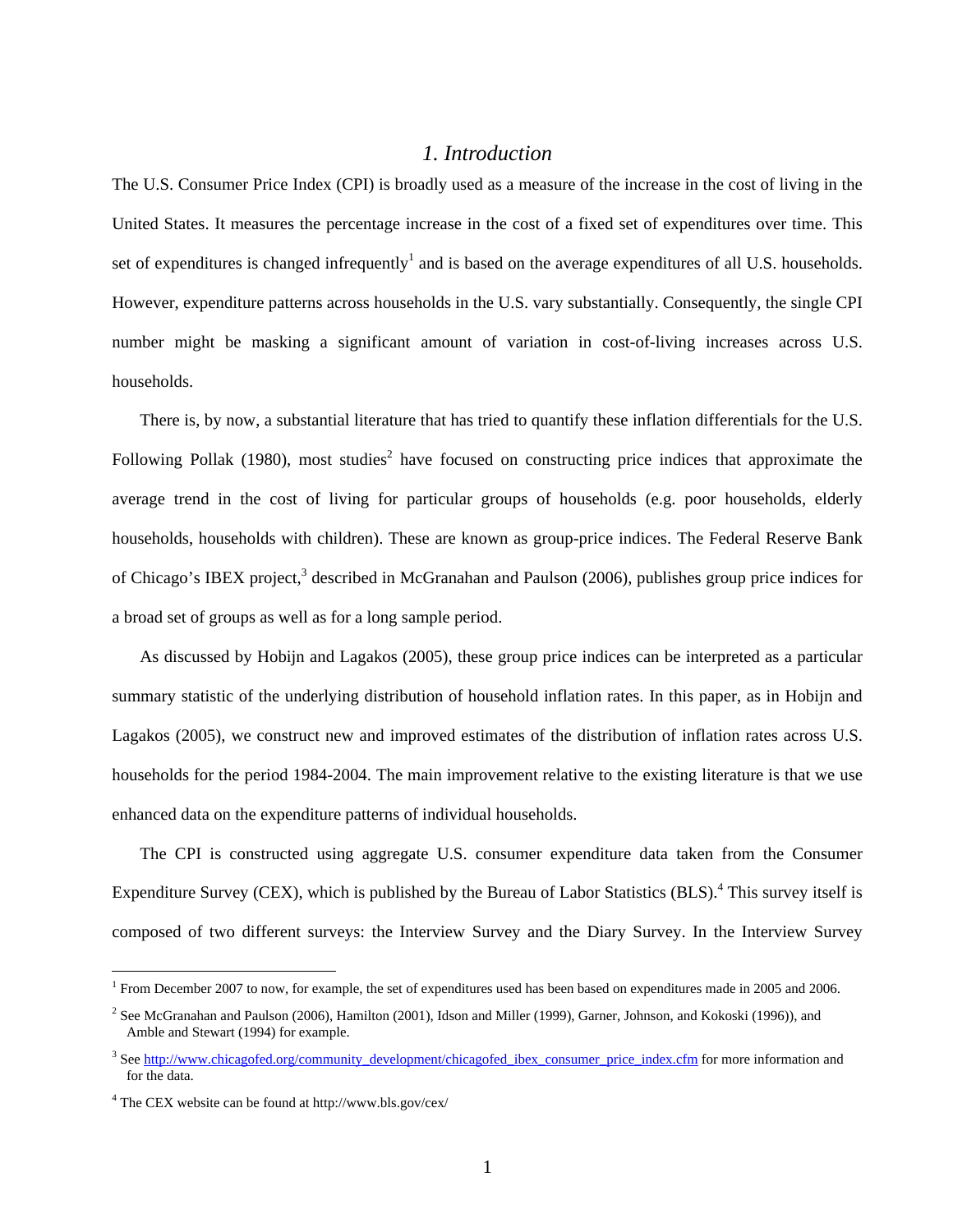individual households report their monthly expenditures on 'big ticket' items for four consecutive quarters. In the Diary Survey households keep a two-week diary on more frequently purchased, 'small ticket' items. The items covered by the Diary Survey are disproportionately food and personal care products. Ideally, one would combine information from these two surveys when analyzing household expenditures to get a complete and detailed picture of individual household expenditure patterns. The difficulty in this, however, is that the samples of households used in the two surveys are independent. This means that, although the CEX easily provides us with adequate estimates of aggregate household expenditures in the U.S., it does not allow us to easily estimate the complete expenditure patterns of individual households.

The most common practice, therefore, has been to only use the data from the Interview Survey for applied microeconomic analysis of the CEX for individual households. However, such an approach ignores the heterogeneity in expenditures that is only captured in the detailed expenditures reported in the Diary Survey. For an analysis of inflation differentials across households, this may lead to an understatement in inflation differentials in times of, for example, high food price inflation.

The enhancement of the expenditure data for individual households that we develop here is the matching of households in the Interview Survey with households in the Diary Survey. We match each household in the Interview Survey with households in the Diary Survey that have similar predicted changes in expenditures based on their demographic characteristics. The resulting matched data set contains imputed data on the total expenditures of 'hybrid' households. For each of these 'hybrid' households, the expenditures on 'big ticket' items are taken from one household from the Interview Survey and the expenditures on 'small ticket' items are taken from several households in the Diary Survey. Adding the information from the Diary Survey gives us a more comprehensive and accurate image of household level inflation experiences.

We find that our household-based inflation measures track aggregate measures such as the CPI-U quite well and that the addition of Diary Survey data induces small but significant differences in the measurement of household inflation. The distribution of inflation experiences across households exhibits a large amount of cross-sectional dispersion over the entire sample period, with the  $90<sup>th</sup>$ -10<sup>th</sup> percentile interval ranging from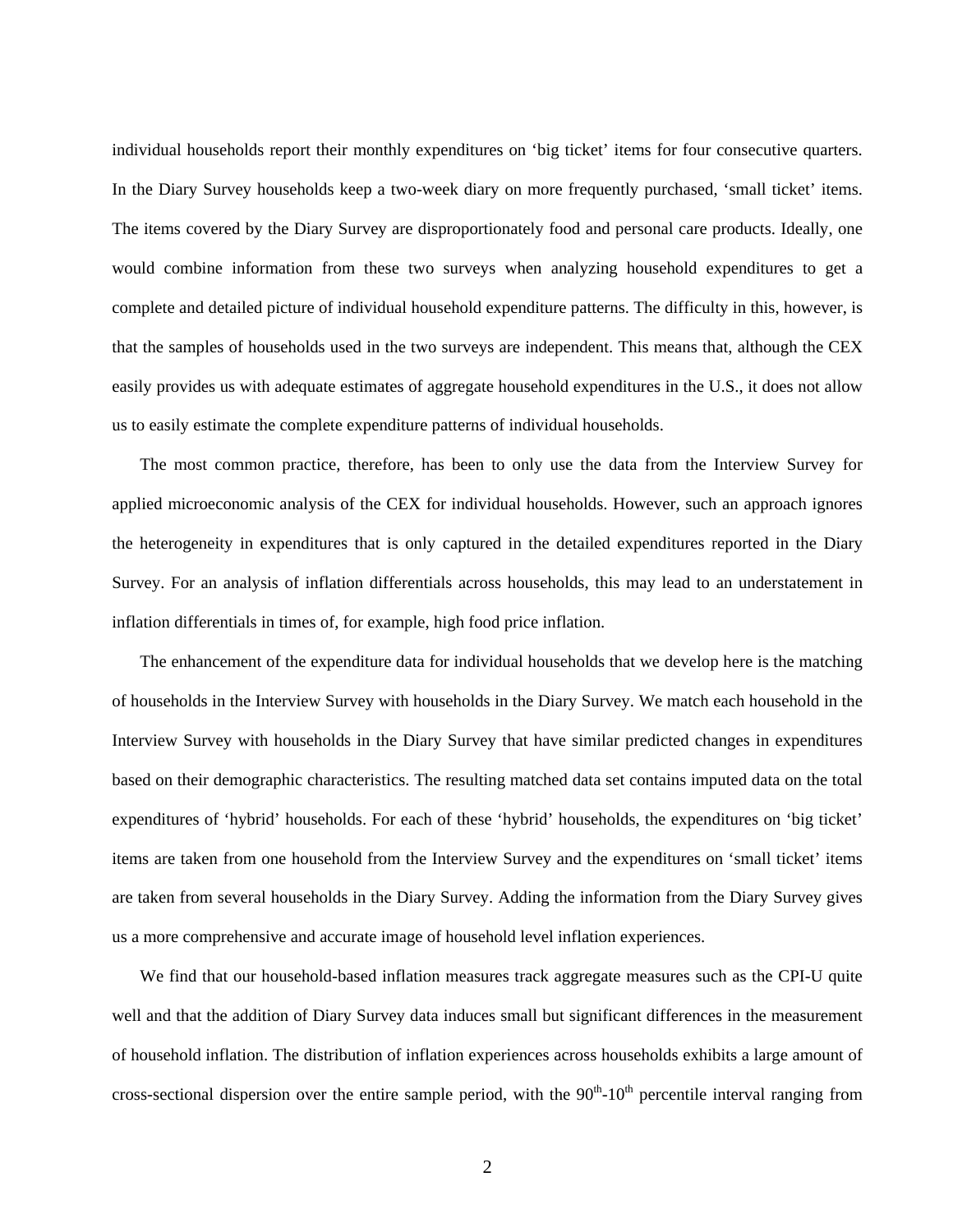about 100 to more than 300 basis points. Further, we uncover a significantly negative relationship between mean inflation and inflation inequality across households; this is a novel finding made possible by our approach, and it opens up interesting macro-economic questions for future research.

We also use the household-based inflation rates to calculate group-level inflation measures. In these, we find that within-group inflation inequality is much higher than between-group differentials. The larger gaps occur between young and elderly households, with the latter consistently experiencing higher inflation than younger households. The cumulative gap over our sample period between these two groups is equal to about nine percentage points, or roughly 45 basis points per year, on average.

The rest of this paper is organized as follows. In the next section, we discuss the structure of the CEX and some of the main differences between the Interview and the Diary Surveys; we also discuss the advantages of adding Diary Survey data for this exercise. We outline our matching method in Section 3 and report some of the diagnostics we run to check the reasonability of the approach in Section 4. We discuss the details of the matching methodology in Appendix B. In Section 5 we present the results for the estimated household inflation distributions based on matched Interview and Diary Survey data. We do so in two parts. In the first part, we compare our time series and cross-sectional results with aggregate measures such as CPI inflation. In the second part, we present a set of demographic group price indices and inflation distributions based on the merged expenditure data. We conclude in Section 6.

## *2. Diary vs. Interview Survey*

Because the main contribution of our analysis is to present household inflation estimates for individual households based on combined evidence from the two surveys that make up the CEX, we begin by discussing these two surveys and why it is preferable to merge the evidence from these surveys for our analysis.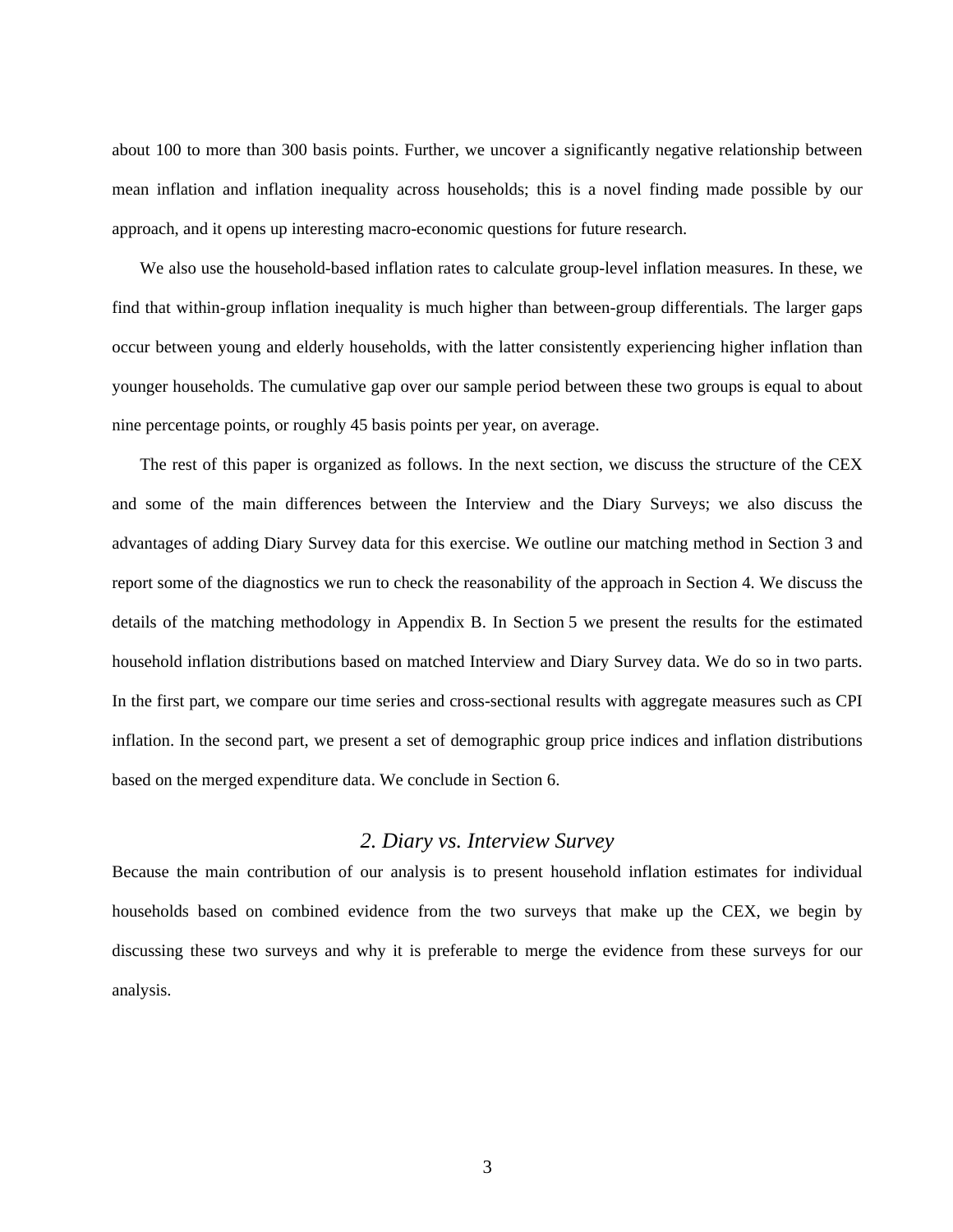The reason that the Consumer Expenditure Survey<sup>5</sup> consists of two surveys is, in large part, practical. It is simply not reasonable to expect respondents of the Interview Survey to keep a detailed diary of expenditures over the year that they are part of the sample. As a consequence, the BLS has set up the CEX such that data on frequent, but relatively inexpensive, purchases are collected in the Diary Survey rather than the Interview Survey.<sup>6</sup>

In the Diary Survey, participants record their expenditures on a daily basis for two weeks. Because of the frequency and time period, these tend to be frequent, inexpensive expenditures (e.g. personal care items or specific food expenditures). In any given month, approximately 600 people are completing diaries.<sup>7</sup>

In the Interview Survey, participants give quarterly reports of their expenditures over the past three months for four quarters. Expenditures reported in this survey tend to be infrequent, large expenditures (e.g. autos), although participants also report aggregate estimates for some smaller, more frequent purchases (e.g. food). For the Interview Survey, the BLS gets reports from approximately 7,600 households each quarter. Each quarter, 25 percent of those households rotate out of the sample and new ones rotate in.

The BLS makes available a correspondence table that indicates which expenditures it takes from the Diary Survey and which from the Interview Survey in constructing the expenditure baskets used to calculate the CPI. We used this table to classify 'items' into four particular categories: (*i*) items that are only covered in the Diary Survey, (*ii*) items that are reported in a more reliable fashion in the Diary Survey, (*iii*) items that are covered in more detail in the Diary Survey, (*iv*) items for which only Interview Survey data are used for the construction of the CPI.

The data that we use cover 247 items for which we have expenditure data with corresponding price data from the CPI. Table 1 summarizes how these items are classified. About half of the items come from the Interview Survey. Since these are generally big ticket items, however, they make up about three quarters of

 $<sup>5</sup>$  More information about both Surveys is available in BLS (2008, Chapter 16)</sup>

 $6$  Expenditure categories for which the BLS collects price quotes for the construction of the CPI are called item strata. The CEX equivalent of an item stratum is a Universal Classification Code (UCC). Throughout this paper we refer to both as 'items'.

 $<sup>7</sup>$  Note that these numbers refer to recent sample sizes; the samples have generally grown over time.</sup>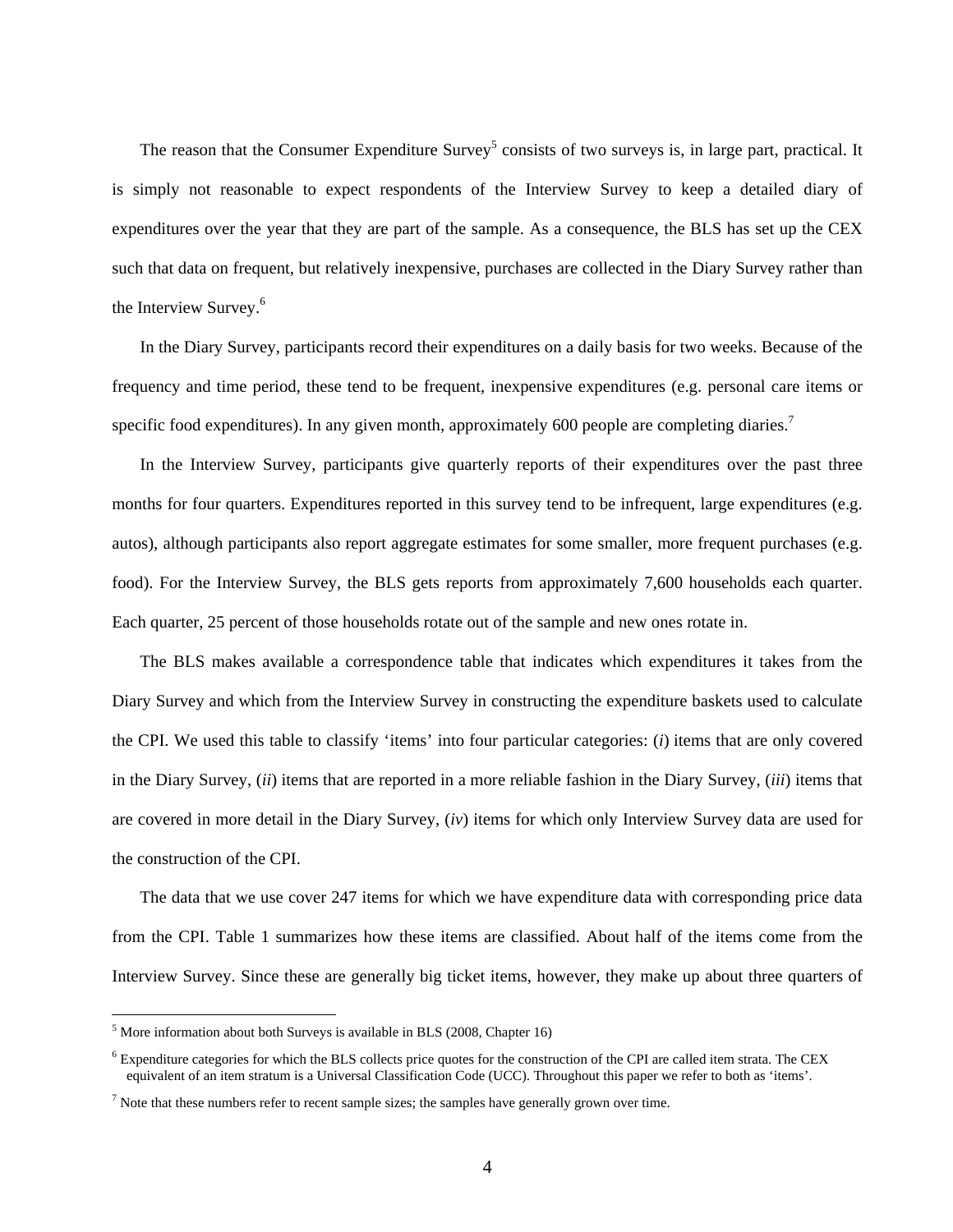total expenditures. Any analysis solely based on evidence from the Interview Survey (i.e. using only items from the Interview Survey to calculate a household's total expenditures) would capture at most about 95 percent of expenditures, but that would use many items that are measured less precisely or in less detail than in the Diary Survey: in fact, slightly over one fifth of household expenditures are measured more accurately in the Diary Survey.

The other half of the 247 items we use come from the Diary Survey. Table 2 lists the fraction of items taken from the Diary Survey for the eight main CPI item categories. This shows that merging the Diary and Interview Surveys may especially affect the measured expenditure patterns on food, apparel and personal care items.<sup>8</sup>

If prices for all items always went up, or down, at the same rate, then differences in expenditure patterns would not lead to differences in cost-of-living increases. This is, of course, not the case. What this point emphasizes, however, is that if price changes of the Diary items are not much different than those of the Interview items they are replacing, then including these items will only have a minor impact on household inflation measures. We will discuss this in our results section.

For the price data we use 12-month (year-over-year) changes in prices for urban consumers for the 247 item strata in our sample for 1984-2004, taken from the underlying disaggregated CPI data.<sup>9</sup>

## *3. Matching methodology*

We explain our matching method in three parts. We first discuss the main criterion that we use. Second, we focus on how we construct estimates to implement this matching criterion. Third, we discuss the actual steps taken to match households in the Interview Survey sample with households from the Diary Survey.

## *Criterion*

To understand our choice of matching criterion, it is worthwhile to first consider the optimal case. In that case we would have the same respondents for the Interview and Diary Surveys, and we could combine their

<sup>&</sup>lt;sup>8</sup> The Diary items in the "Other goods and services" category are mainly personal care items.

 $9<sup>9</sup>$  A more detailed description of how we match price and expenditure data is contained in Appendix A.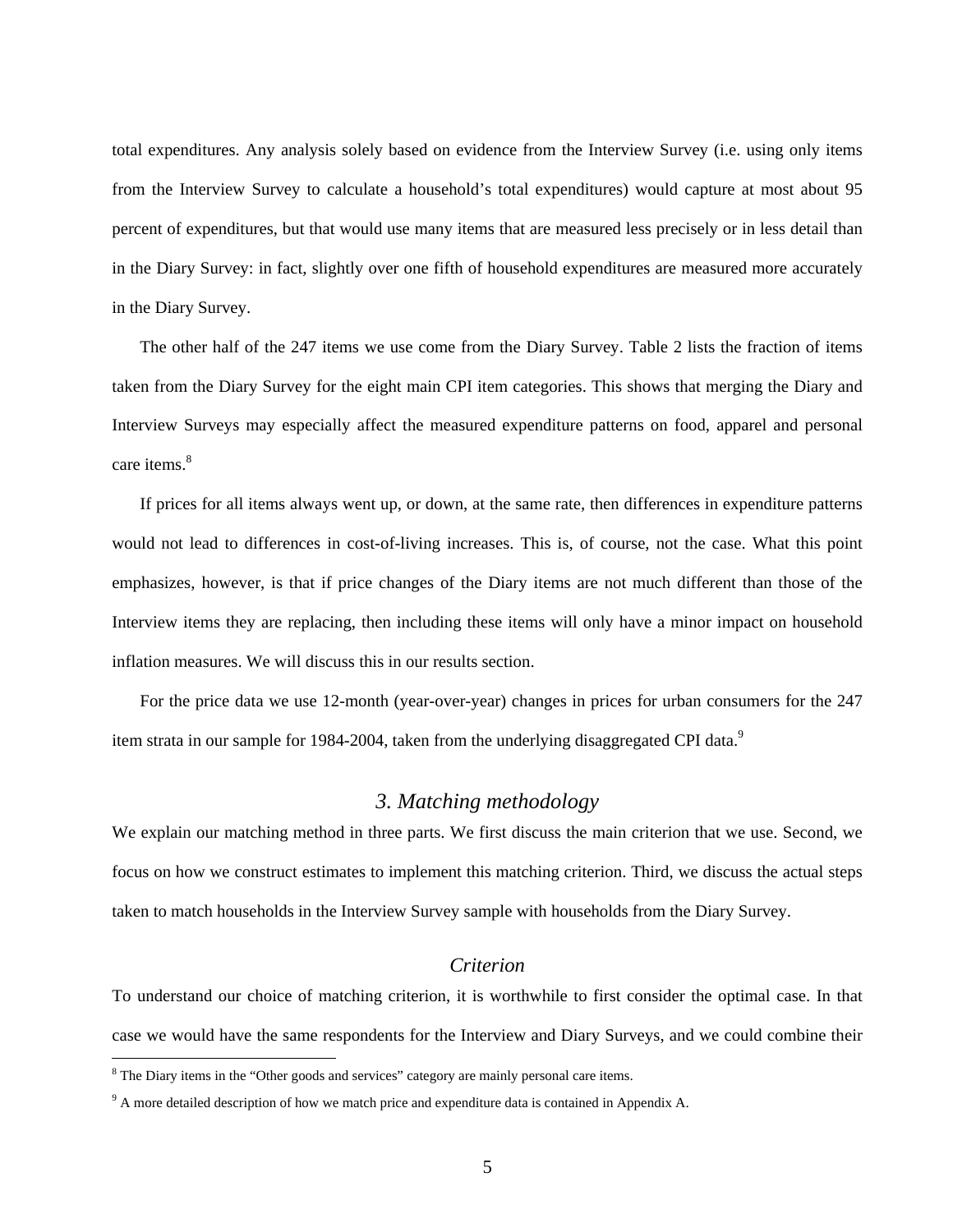two surveys to construct each household's overall expenditure basket. Since the two Surveys' samples are independent, this is not possible.

The next best approach would be to match households from the Interview and Diary Surveys that have similar expenditure patterns. However, we are not particularly concerned with expenditure differentials between matched households on items with very similar inflation rates; such differentials will likely not lead to very different household-specific changes in the cost-of-living. Therefore, we want to match households on the basis of items that exhibit similar price changes, or  $-$  in a more aggregate sense  $-$  on the basis of similar expenditure *changes*.

Let  $e_{i,i,t}$  be the amount spent by household *j* on item *i* in year *t-1*, and let  $\pi_{i,t}$  be the percentage change in the price of item *i* between year *t-1* and *t*, as given by the CPI data.<sup>10</sup> If there are *n* items, then the change in the total expenditures of household *j* between *t-1* and *t* such that the household is able to purchase the same set of items in period *t* as in period *t-1*is given by

$$
\Delta e_{j,t} = \sum_{i=1}^{n} e_{i,j,t-1} \pi_{i,t} .
$$
 (1)

We call this the *household expenditure change*. It is a summary measure of expenditures for each household that emphasizes the importance of the individual item strata based on their price changes.

These household expenditure changes form the basis of our matching criterion. That is, we match households in the Interview Survey with households in the Diary Survey that have similar household expenditure changes.

#### *Construction of household expenditure changes*

The problem with implementing this strategy, however, is that we do not have data on the same set of items for households from both the Interview and Diary surveys. We resolve this problem differently for each Survey.

 $10$  Similar to other studies of household inflation rates and group price indices, we assume that the price changes are not household specific. This may lead to underestimates of the dispersion in inflation experiences across households if, for instance, there are geographic differences in price changes. We do not have sufficient geographic detail in the CEX to pursue this.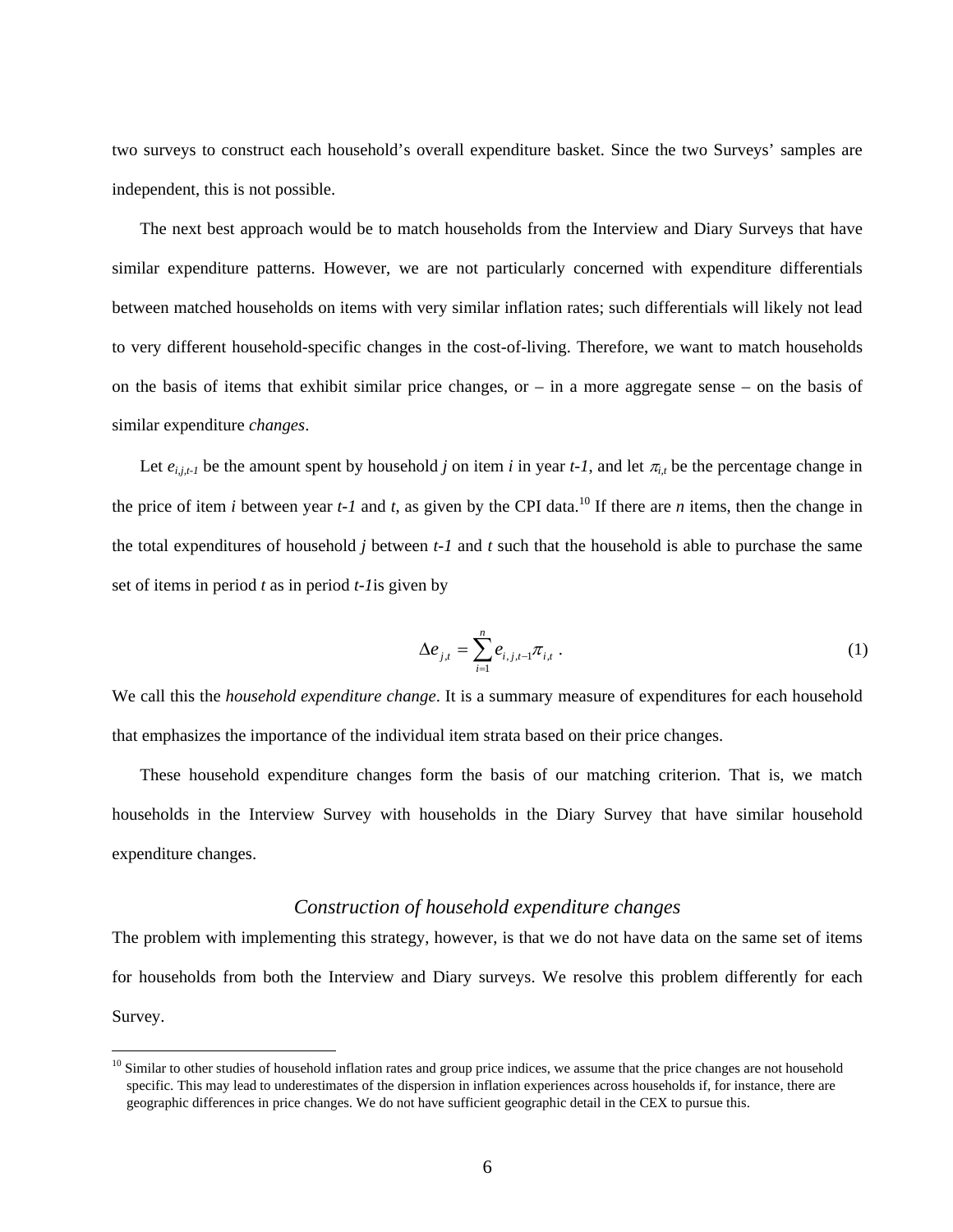As reported in Table 1, approximately 95 percent of the expenditures of the average U.S. household are covered in the Interview Survey; as we have seen, however, about 22 percent of household expenditures are measured more precisely in the Diary Survey, which is part of the motivation for incorporating the Diary Survey data. For each household *j* in the Interview Survey during year *t-1*, we calculate a *household expenditure change*, denoted by  $\Delta e_{j,t}^{*}$ , which is based on the individual expenditure items and related expenditures taken from the Interview Survey.

Table 1 also shows that only about half of the expenditure items of the average U.S. household are covered in the Diary Survey. As a result, household expenditure changes similar to  $\Delta e^*_{j,t}$  cannot be constructed for Diary households. Instead, for these households, we construct *predicted* household expenditure changes based on their demographic characteristics. We denote the predicted household expenditure change for Diary household *k* at time *t*, by  $\Delta \hat{e}_{k,t}^*$ .

For this purpose, we select a set of demographic characteristics that are available for households in both the Interview and the Diary Survey.<sup>11</sup> Let this set of characteristics for household  $j$  be summarized by the vector  $x_j$ <sup>12</sup>. Then the first step in our construction of the predicted household expenditure changes for the households in the Interview Survey is to estimate the equation

$$
\Delta e_{j,t}^* = x_j' \hat{\beta}_t + u_{j,t} \tag{2}
$$

for all households *j* that are respondents of the Interview Survey in year *t*. We then use this regression to calculate the predicted household expenditure change for households in the Diary Survey using

$$
\Delta \hat{e}_{k,t}^* = x_k' \hat{\beta}_t \tag{3}
$$

 $11$  The detailed set of characteristics is listed in Appendix B.

 $12$  This vector does not depend on time because we only consider characteristics that households report once while being part of the CEX sample.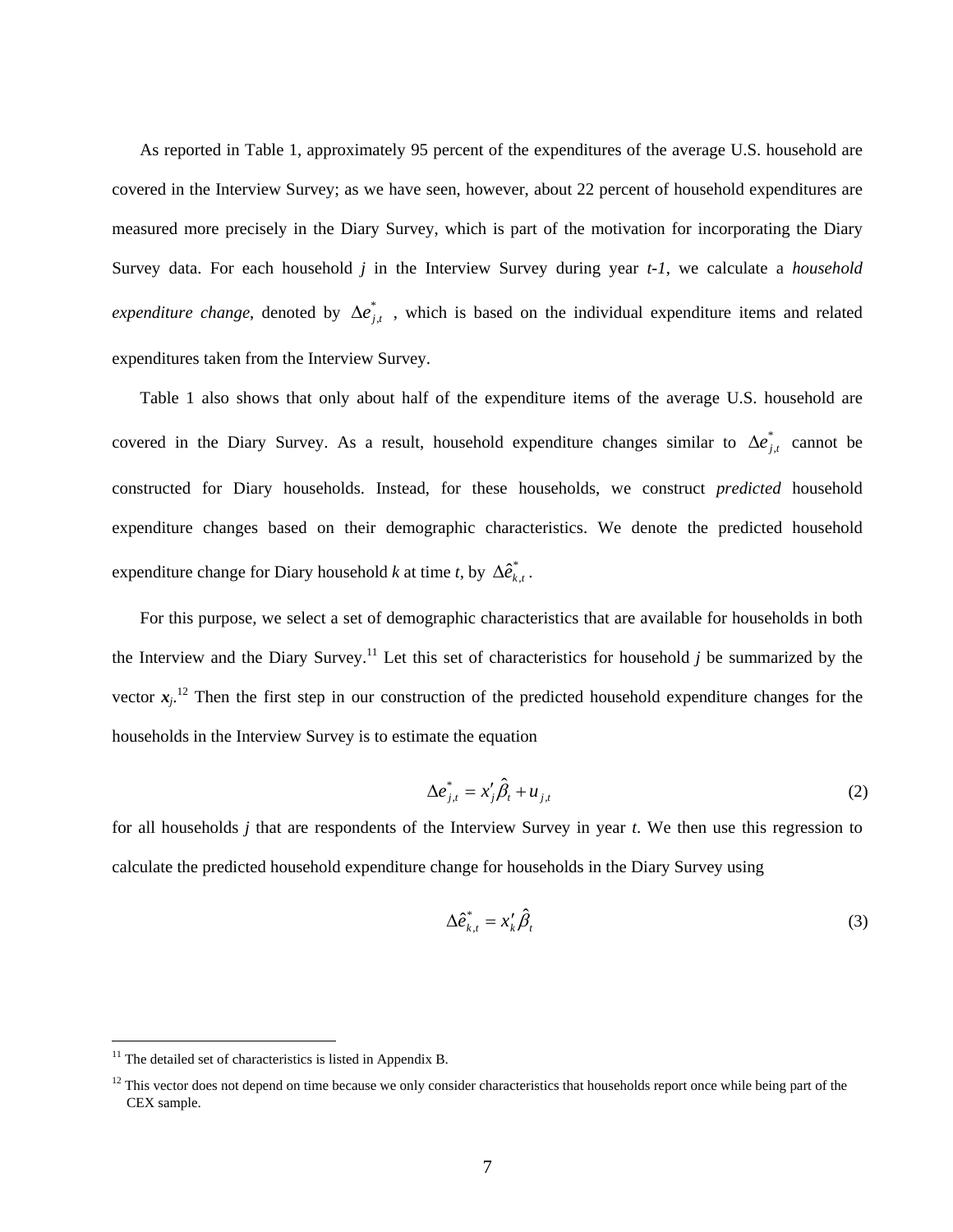and use this measure to implement our matching method. This would be the predicted household expenditure change of household *k* in year *t* if it were part of the Interview Survey sample. For comparability purposes, we also compute the predicted household expenditure change for households *j* in the Interview Survey.

We define the distance between household *j* from the Interview Survey and household *k* from the Diary Survey as the absolute difference in predicted expenditure changes:

$$
\delta_t(j,k) = \left| \Delta \hat{e}_{j,t}^* - \Delta \hat{e}_{k,t}^* \right| \tag{4}
$$

and use this as the basis for our matching method.

 $\overline{a}$ 

#### *Matching method*

For each household *j* in the Interview Survey in period *t*, our matching method consists of the following steps:

- *I. Split up the sample period* We divide the four quarters that the household is in the Interview Survey sample into 12 months. For each of these periods, the household will be matched with a different Diary household.
- *II. Condition on income group* Each of the households is only matched with other households in the same income category.<sup>13</sup> The predicted household expenditure change regressions are also run conditional on the income group.
- *III. Find a set of nearest neighbors* For each monthly period find the 20 households, *k*, in the same income category from the Diary Survey sample with the smallest  $\delta(i,k)$  from the "seed" Interview household *j*.
- *IV. Randomly match the household with one of the nearest neighbors* Randomly choose one of the 20 closest neighbors of household *j* as a match for that monthly period.<sup>14</sup>

<sup>&</sup>lt;sup>13</sup> We use four cells of CEX income data: income  $\leq$  \$15,000, \$15,000  $\leq$  income $\leq$  \$40,000, \$40,000 $\leq$  income, and incomplete response to income question.

<sup>&</sup>lt;sup>14</sup> Each diary spans two weeks of expenditures; however, we only pick one diary match per month (and scale each to represent one full month of expenditures). Matching to more diaries would likely produce too many of the same diary matches across Interview households.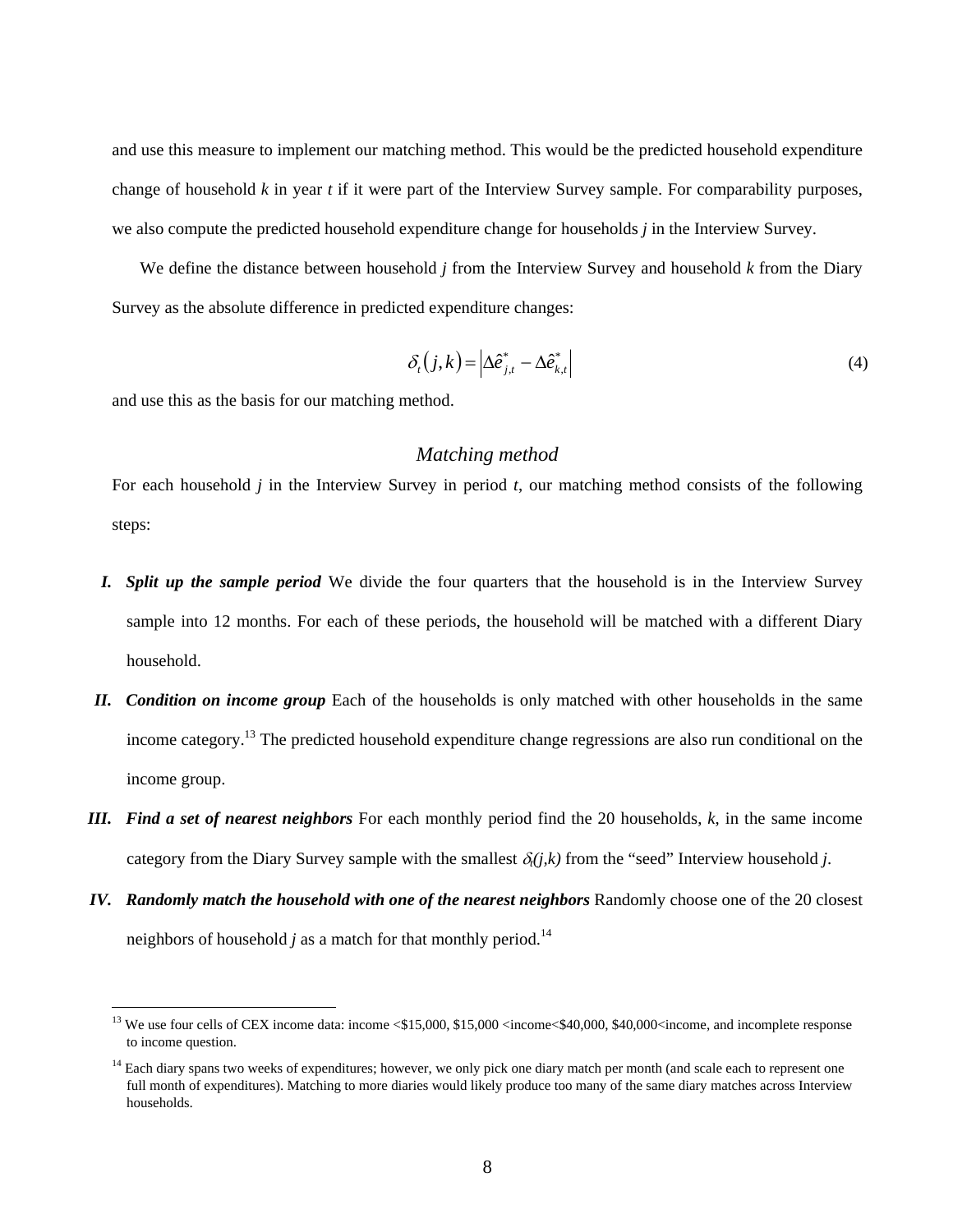In any given month, the number of households participating in the Diary Survey is much smaller than in the Interview Survey, so our matching method results in a one-to-many match: Every Interview household is matched to only one Diary household in a monthly period, but each Diary household could be matched with more than one household in the Interview Survey. We use random matching among the 20 nearest neighbors to reduce the repetition of Diary matches without significantly increasing the distance between each Interview household and its Diary match.

The result of this matching method is that, for each household in the Interview Survey, we construct a 'hybrid' household, the expenditure data for which consists of the expenditures taken from the Interview Survey for the 121 items in the fourth row of Table 1 and of the expenditures taken by summing across the 12 matched Diary Survey households for the other 126 items. We construct such 'hybrid' households for all Interview Survey respondents that are part of the CEX files over the period 1984-2005.<sup>15</sup> This procedure yields, in total, data for 86,492 such 'hybrid' households.

For each of these 'hybrid' households, we then calculate the household-*j*-specific inflation rate in year *t*, denoted by  $\pi_{i}^{h}$ , using a fixed-weighted Laspeyres formula, such that

$$
\pi_{j,t}^h = \sum_i s_{i,j,t-1} \pi_{i,t}, \text{ where } s_{i,j,t-1} = e_{i,j,t-1} / \sum_m e_{m,j,t-1}
$$
 (6)

#### *4. Matching diagnostics*

To illustrate the quality of the matches that we use to construct the hybrid households, we provide diagnostic statistics related to these matches. These diagnostics focus on two main issues. The first is the explanatory power of the demographic characteristics that we use for the predicted household expenditure changes. The second is a comparison of our matches with those obtained using other commonly used matching methods. In addition to these matching diagnostics, we also provide evidence on how frequently we matched households from the Interview Survey with Diary households with similar demographic characteristics, focusing on

<sup>&</sup>lt;sup>15</sup> The resulting household-specific inflation measures cover the period 1984-2004.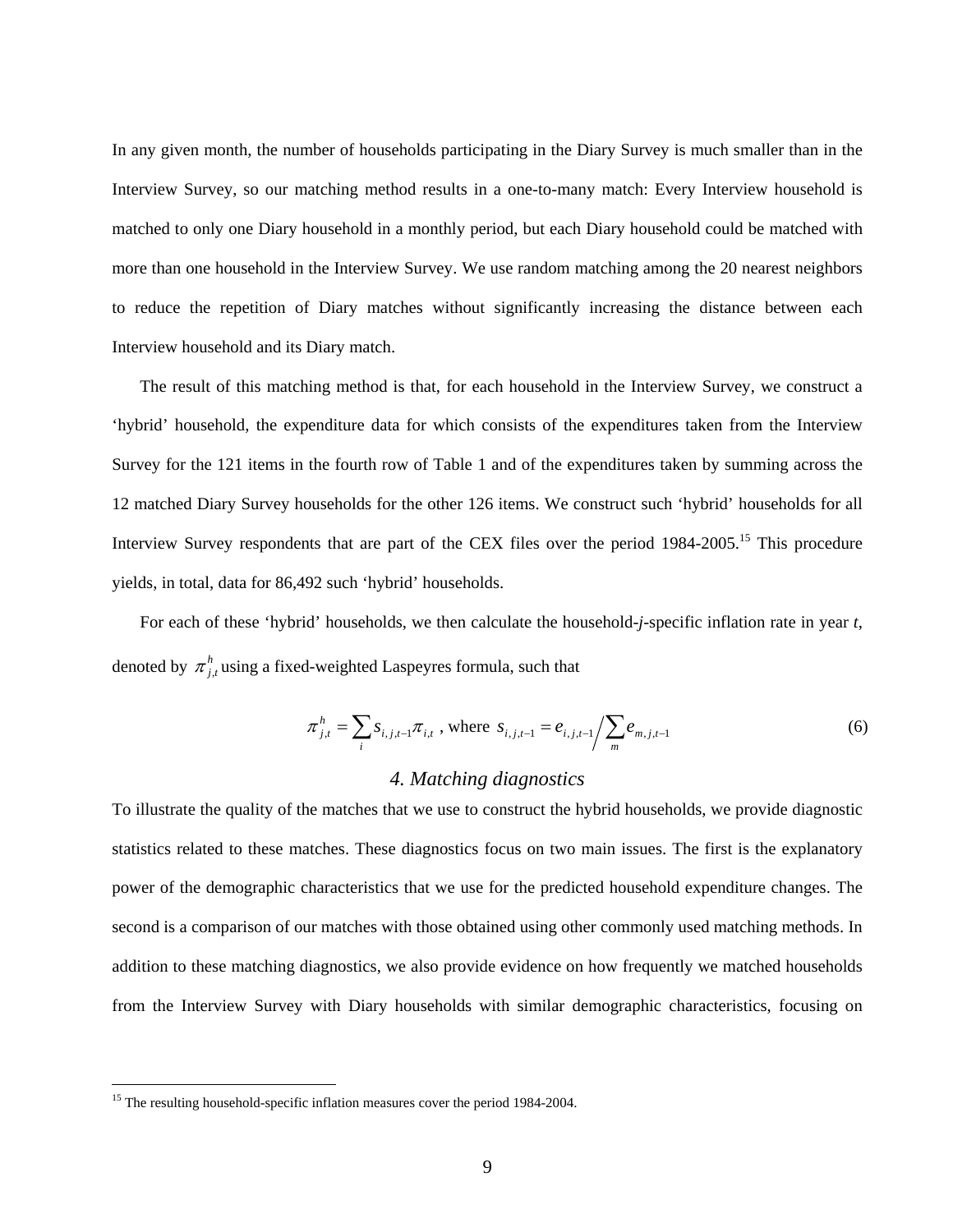those characteristics that are often used to construct group price indices. This allows us to compare our matches with those considered in such indices.

#### *Goodness-of-fit of household expenditure regressions*

Our aim is to match households with similar expenditure changes. Unfortunately, since the expenditure data for Diary Survey participants do not cover the whole range of expenditures, the best we can do is to impute the expenditure changes for households in the Diary Survey based on demographic characteristics. Hence, it is important to assess the quality of this imputation. We do so by presenting goodness-of-fit statistics for the regression in equation (2) for the different income groups over time.

Over the sample period, on average, 17 percent of the variation of household expenditure changes across Interview Survey respondents can be attributed to *between* income cell variations, while the remaining 83 percent is due to *within* income cell variations.

Table 3 contains the  $R^2$ 's of equation (2) for each income group and all years in our sample. The first row lists the average  $R^2$  for each group over the sample period. Within each income group, equation (2) explains on average between about one-fifth and one-third of the variation in household expenditure changes. Thus, including the demographic variables within each income cell substantially reduces the imputation error for the imputed household expenditure changes as compared to simply using the average household expenditure change within income cells.

In total, equation (2) explains about 40 percent of the variation in expenditure changes not explained by income across households in the Interview Survey.

#### *Comparison with alternative matching methods*

The above regression results thus suggest that matching Interview Survey households with the nearest neighbors from the Diary Survey within each income cell may substantially improve the quality of the matches as compared to randomly matching Interview households with Diary households within each income cell.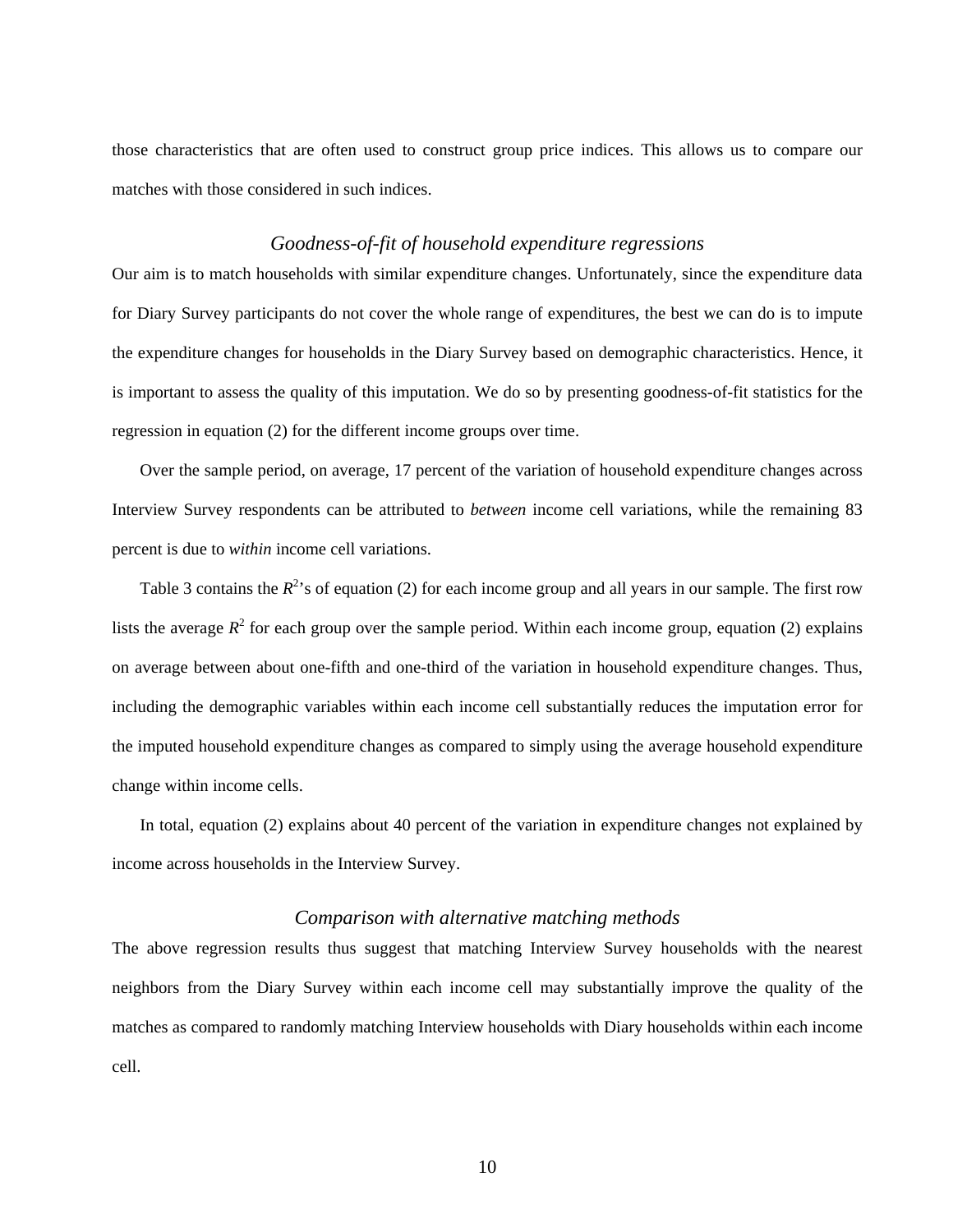Table 4 lists the quality of the matches for our method and compares it with those for two alternative matching methods: (*i*) randomly match a given household with another household, without conditioning on income (or any other demographic characteristics); (*ii*) randomly match a given household with a household in the same income cell. We quantify the quality of the matches by the average match-distance under each method:

$$
\frac{1}{J} \sum_{j=1}^{J} \overline{\delta}_t(j,m)
$$
, where  $\overline{\delta}_t(j,m) = E[\delta_t(j,m)]$  and  $m \in \{\text{matched, random in cell, random}\}\$  (7)

and *matched* indicates the matched household from the Diary Survey, *random in cell* means matched with a random household in the same income cell, and *random* means randomly matched with any household in the sample. In the case of our matching method, *E(.)* indicates the actual average match distance between an Interview household *j* and its 12 Diary matches; in the case of the alternative matching methods, *E(.)* denotes the expected value over the entire sample of possible random matches.

As can be seen from Table 4, our matching method (column 1) produces average match distances that are much lower than under the two alternative methods (columns 2 and 3). Unconditional random matching generates, on average across years, expected match distances equal to \$590: this is the absolute difference in expenditure changes between two randomly matched households. Conditioning on income reduces expected match distances by about 14% on average relative to random matching. Our method – matching within income cells on predicted expenditure changes – reduces average match distances by about 88% vs. random within-cell match, down to \$62. Together, these two steps reduce expected match distances by 90%, on average, relative to unconditional random matching.

Thus, our matching method seems to match households quite well with respect to the expenditure change metric we have chosen: in fact, the average expenditure change for an Interview household is about \$740, on average across years, so our average match distance of \$62 is very small (about eight percent) relative to that. Further, given our criterion, our matching method substantially improves upon two alternative matching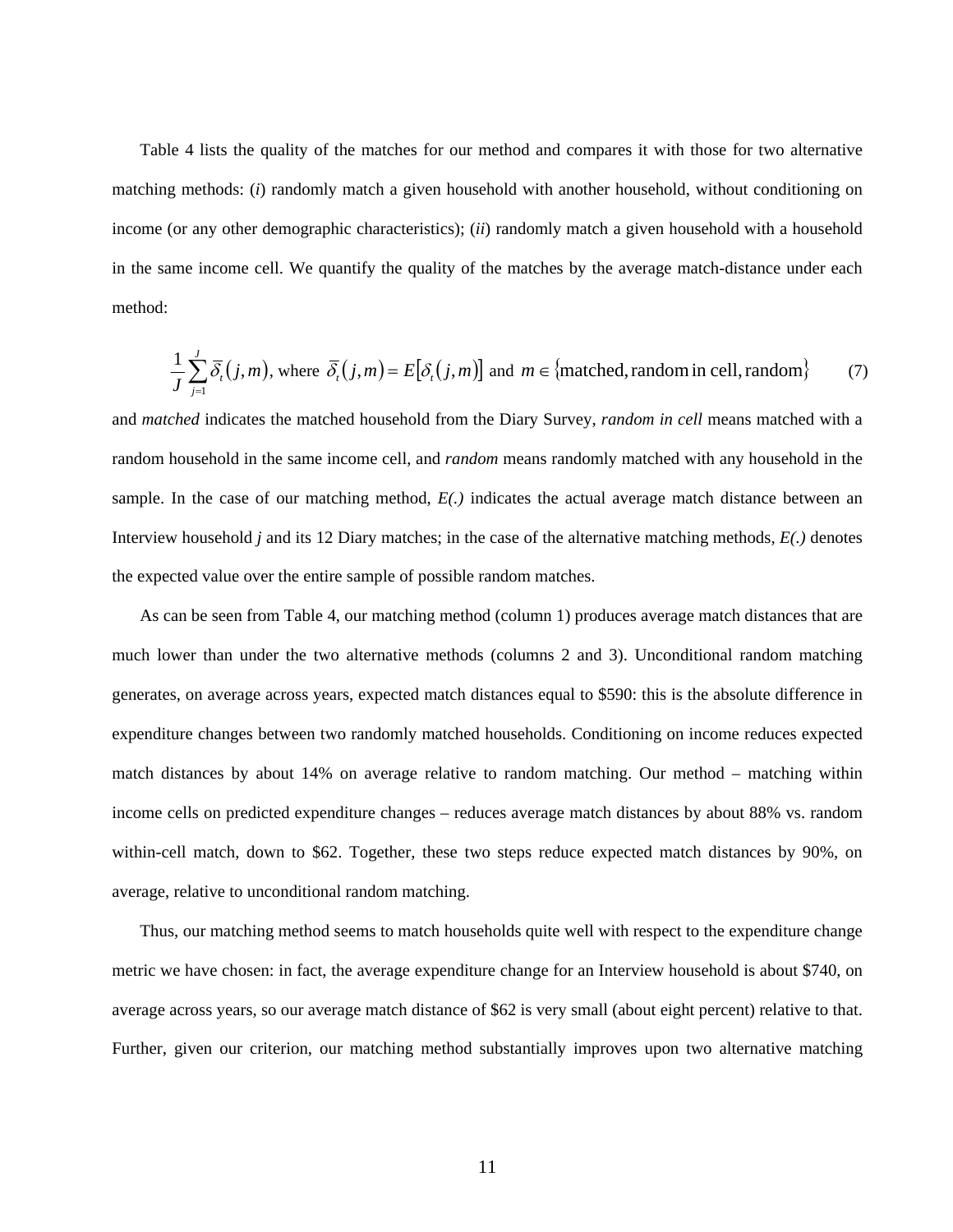methods that do not use imputed household expenditure changes but rather just randomly match across different (sub-) samples.

#### *Within-group matching*

One interesting aspect of our matching strategy is that it does not condition on particular demographic characteristics, but instead uses regression analysis to quantify the effect of demographic characteristics on household expenditure changes. This approach is very different from the approach used to create group-price indices, like those presented in McGranahan and Poulter (2006), which are cost-of-living indices that are calculated conditional on households having particular demographic characteristics.

The particular groups for which group price indices are calculated are, most often, chosen based on particular policy or research questions rather than on statistical criteria. Because our matches, instead, are based on statistical evidence it is worthwhile to consider how often we match households with particular common demographic characteristics.

Table 5 reports the fraction of households that are actually matched with households with similar demographic characteristics for different categories as well as the fraction that would have been matched, on average, using random matching. Our matching protocol consistently improves the probability that two households share demographic characteristics relative to random matching, especially with respect to education categories. For instance, Interview households with college are matched on average with Diary households who also have completed college 42 percent of the time. The corresponding fraction under random matching would be 29 percent. This is a significant improvement considering that we do not explicitly match on demographics but rather on predicted expenditure changes.

Group price indices are a way to consider the mean inflation rate across households with different demographic characteristics. They do not, however, take into account within-group variation in householdspecific inflation rates nor do they allow for a comparison of this variation with that in the overall economy. For such a comparison, one needs to consider the distribution of household-specific inflation rates,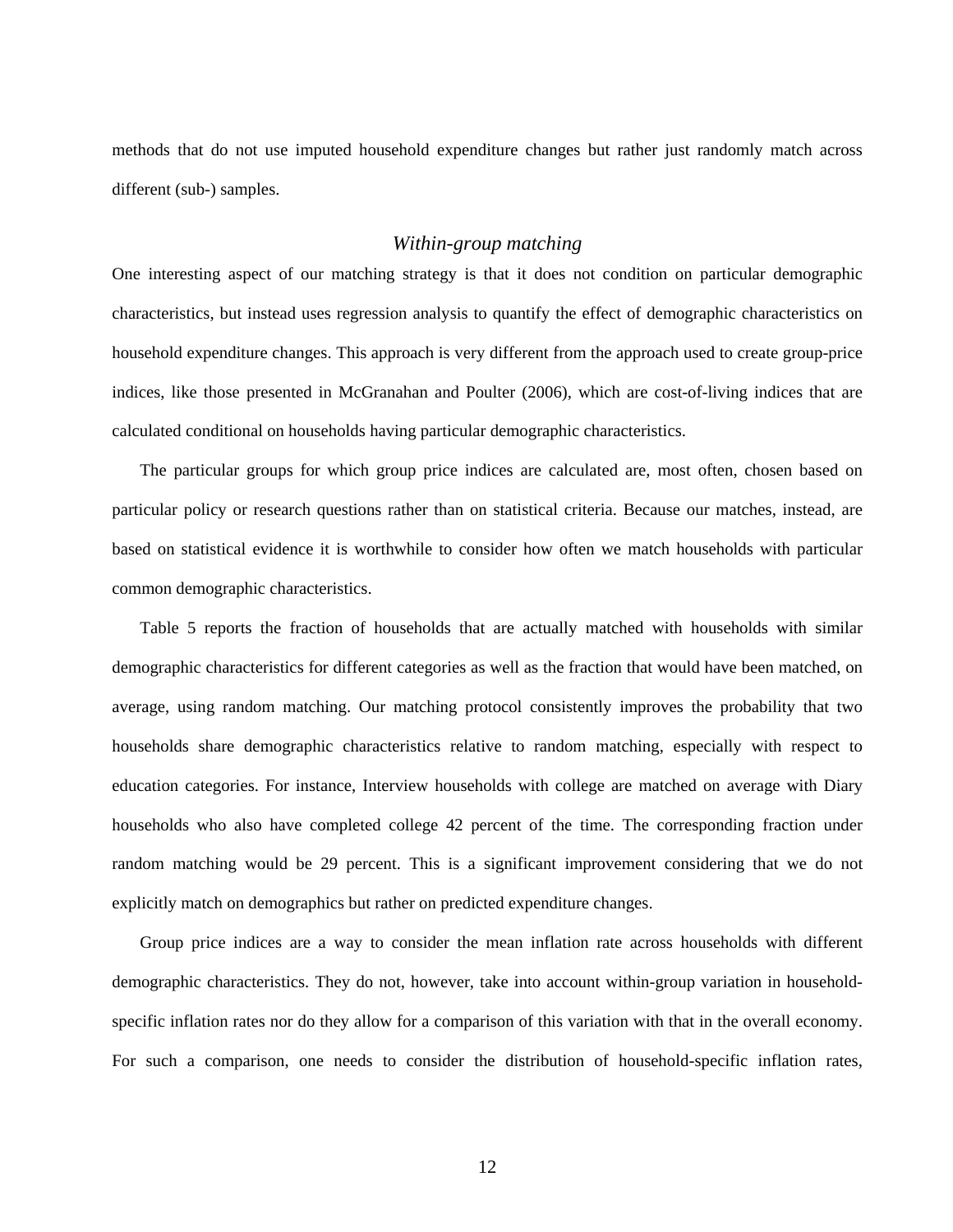unconditional and conditional on various household characteristics, which is what we do when we present our results in the next section.

## *5. Results*

We present our results in two parts. First, we report some time series and cross-sectional evidence from our estimates of household-level inflation and compare it to historical patterns in various measures of aggregate inflation over time. Next, we construct estimates of the inflation distribution for households conditional on various demographic characteristics and compute cumulative inflation differentials across demographic groups over the sample period.

#### *Comparison to overall CPI inflation*

Figure 1 presents a time series comparison of our household-based inflation measures with two overall CPI measures: the CPI-U and the chain-weighted C-CPI (the latter is only available from 2000 onwards). In the plot, the shaded areas denote various percentiles of the distribution of inflation across households from our estimates; the red line represents the plutocratic index of overall inflation constructed from our estimates.<sup>16</sup> and the blue line denotes the median inflation across households.

The first thing to note is that our plutocratic index tracks CPI inflation quite well. The CPI-U index always falls within the  $[90<sup>th</sup> - 10<sup>th</sup>]$  percentile interval in the plot (i.e. within the bulk of our household inflation distribution). In the second half of our sample period (from 1995 onwards) our plutocratic index tends to be systematically lower than the CPI-U, although it again matches the CPI quite well in the last two years in our sample. Further, our index seems closer to the chain-weighted measure of the CPI (the C-CPI) than the official CPI-U measure – at least for the period over which the C-CPI is available. This is because our household inflation index is effectively an annually chain-weighted index and therefore resembles the C-CPI more than the CPI-U, which is fixed-weighted.

<sup>&</sup>lt;sup>16</sup> The plutocratic index is a weighted average of inflation experiences across households, where the weights are each household's total expenditure level.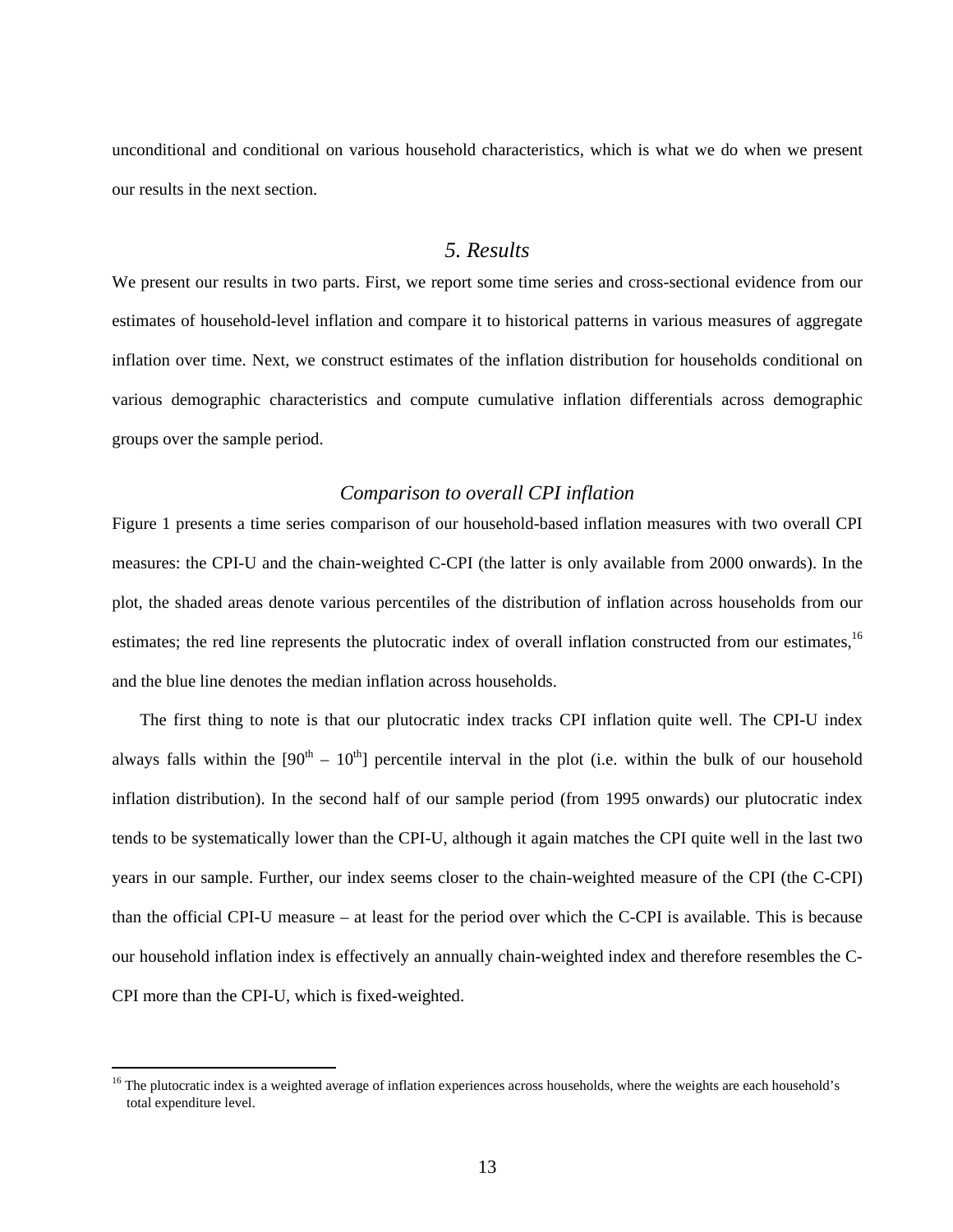Secondly, our household inflation distribution exhibits a large amount of dispersion over the entire sample period under consideration. The width of the  $90<sup>th</sup>$ -10<sup>th</sup> percentile interval ranges between about 100 and over 300 basis points over time: thus we observe a significant amount of inflation inequality across households, with large numbers of households experiencing significantly higher (or lower) inflation than the official CPI measure. For instance, in 2002 one in ten households was experiencing an annual inflation rate of about 0.4% or lower, whereas another 10 percent of households were experiencing annual inflation higher than 3.7%.

That inflation inequality is high is confirmed by the fact that the time series standard deviation of the CPI-U measure over this entire 21-year period is roughly comparable to the average cross-sectional standard deviation of household inflation from our estimates: the standard deviation of the CPI over time is 0.99 percentage points, while the average standard deviation of individual inflation across households is 0.94 percentage points. The economics profession typically focuses a lot of attention on variations in the CPI over time; here we show that the cross-sectional variations are comparably sized.

We compare our plutocratic inflation index with its democratic counterpart in Figure 2.<sup>17</sup> Just like Kokoski (2000), we find that the differences between the two indices are quite small, with a cumulative difference over the sample period of less than three percentage points. From 2000 onwards, our democratic index lies consistently above the plutocratic one: this is reflective of high gas prices in these years and of the larger weight that gasoline consumption has in poorer households' budgets relative to richer households. We will observe a similar pattern in our analysis by demographic groups.

Figure 3 contains a comparison of inflation estimates with and without Diary Survey information. The "without diary" measures are based solely on expenditure information from the Interview Survey. As mentioned earlier, the "with diary" measures do not simply add more expenditure items, but in some cases replace items in the "without diary" measure with ones from the Diary Survey that the BLS deems more detailed or more accurately measured (see Table 1).

<sup>&</sup>lt;sup>17</sup> In a democratic index all households are equally weighted regardless of their expenditure levels.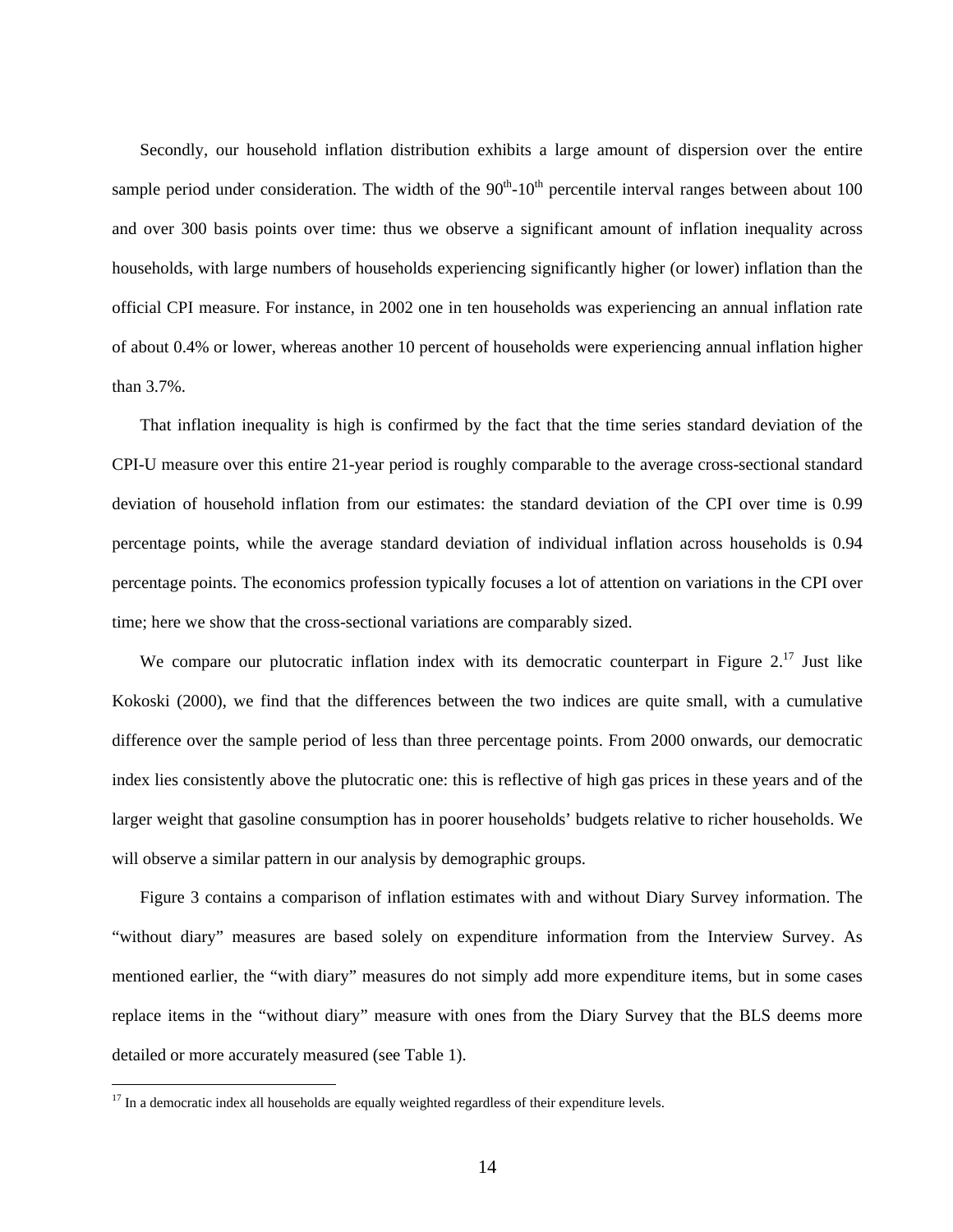The top panel of Figure 3 reports democratic means in the two cases. The without diary time series tends to be above the one with diary for most of the sample period. This is probably because the Interview-only measure is likely to over-weigh expenditure categories such as medical care and tuition, which tend to exhibit the highest inflation rates over this period. Thus, adding detailed expenditure information from the Diary Survey seems to be valuable in order to obtain a more accurate picture of time series trends, since it produces measures of household expenditures in which the weights of broad expenditure categories are closer to actual ones. The cumulative difference between the two mean measures is 5.4 percentage points over the sample period (on average, about 25 basis points per year); while small, this is an economically significant differential.

The bottom panel of Figure 3 reports the time series of the cross-sectional standard deviation of household inflation, with and without diary information. Interestingly, the with diary cross-sectional standard deviation is always smaller than that resulting from the Interview Survey alone, indicating that the addition of diary information results in less dispersion in inflation experiences across households. This is most likely because the variation in inflation rates across the food and personal care categories that are getting more weight when the Diary expenditures are added is less than that for the aggregate versions of those expenditures in the Interview Survey. Note that medical care and tuition have the highest average inflation rates and durable goods have the lowest inflation rates<sup>18</sup>; these are all categories that are taken exclusively from the Interview Survey.

Figure 4 reports our household inflation distributions for core and total inflation. Core inflation is defined over expenditure baskets that do not include food and energy. The dispersion of core inflation experiences across households is comparable to that of total inflation. Based on our estimates, a significant fraction of households (over 10 percent) actually experienced deflation in core expenditures over the period 2001-2003. This is consistent with the deflation scare of the early 2000s and is highly relevant in the current situation, following the 2008 financial crisis.

 $18$  See Hobijn and Lagakos (2005) for a detailed discussion of inflation differentials across item strata.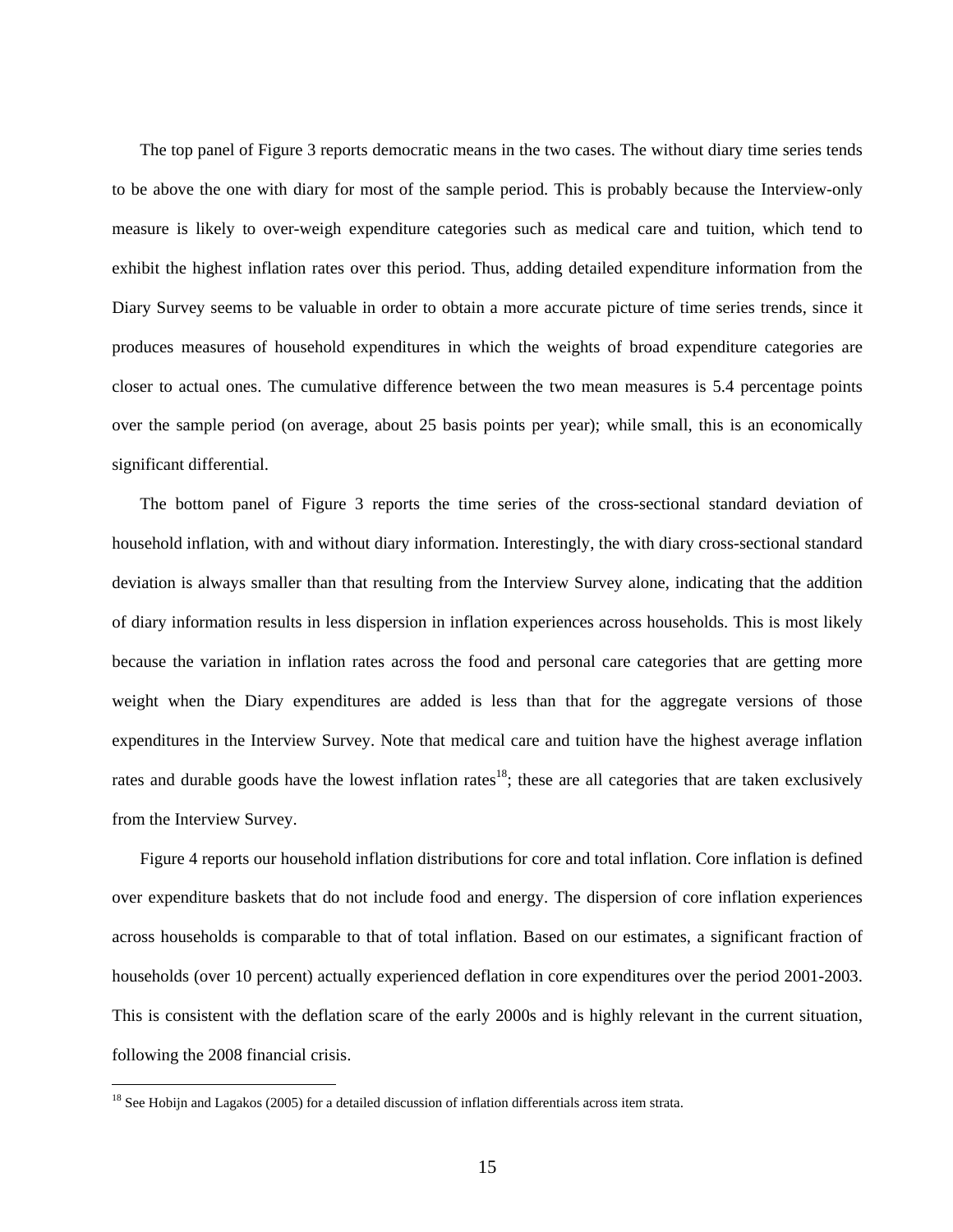A novel contribution of our methodology, as we have demonstrated, is that it enables us to study the dispersion in inflation experiences across individual households, not just between broad demographic groups. We highlight this feature in Figure 5, where we report kernel density estimates of the household inflation distribution for two "typical" years: one, 1991, in which average inflation (and the CPI) was fairly high; the other, 2002, in which average inflation was rather low. The two distributions look very different. Inflation inequality across households is much higher in the "low inflation" year (2002) than in the "high inflation" example (1991).

This pattern is not unusual: in Figure 6 we report scatter-plots (with associated regression lines) of mean inflation vs. inflation inequality (measured as cross-sectional standard deviation in household inflation). There is a clear negative relationship between mean inflation and inflation inequality across households, for both total and core inflation, over our sample period. This runs contrary to the macroeconomic hypothesis, first posed by Okun (1971), according to which high average inflation leads to high inflation volatility (over time). The correlation between mean and variance of inflation in our cross-sectional analysis indicates the opposite is true. This kind of analysis is uniquely made possible by our approach that aims at constructing household level measures of inflation experiences.

#### *Group analysis*

We now turn to our analysis of household inflation experiences conditional on broad demographic groupings. The top panel of Figure 7 reports the time series of mean inflation (democratic indices) for "young" vs. "elderly" households.<sup>19</sup> Mean inflation is almost always higher for older households: this reflects elderly households' higher medical care costs. The cumulative inflation gap between the two groups is about nine percentage points over the entire sample period (or roughly 45 basis points per year, on average). While relatively small, this is still a significant differential between these two demographic groups.

<sup>&</sup>lt;sup>19</sup> A young household refers to a household in which the reference person is younger than 61 years old. An elderly household refers to a household in which the reference person is older than 61 years old.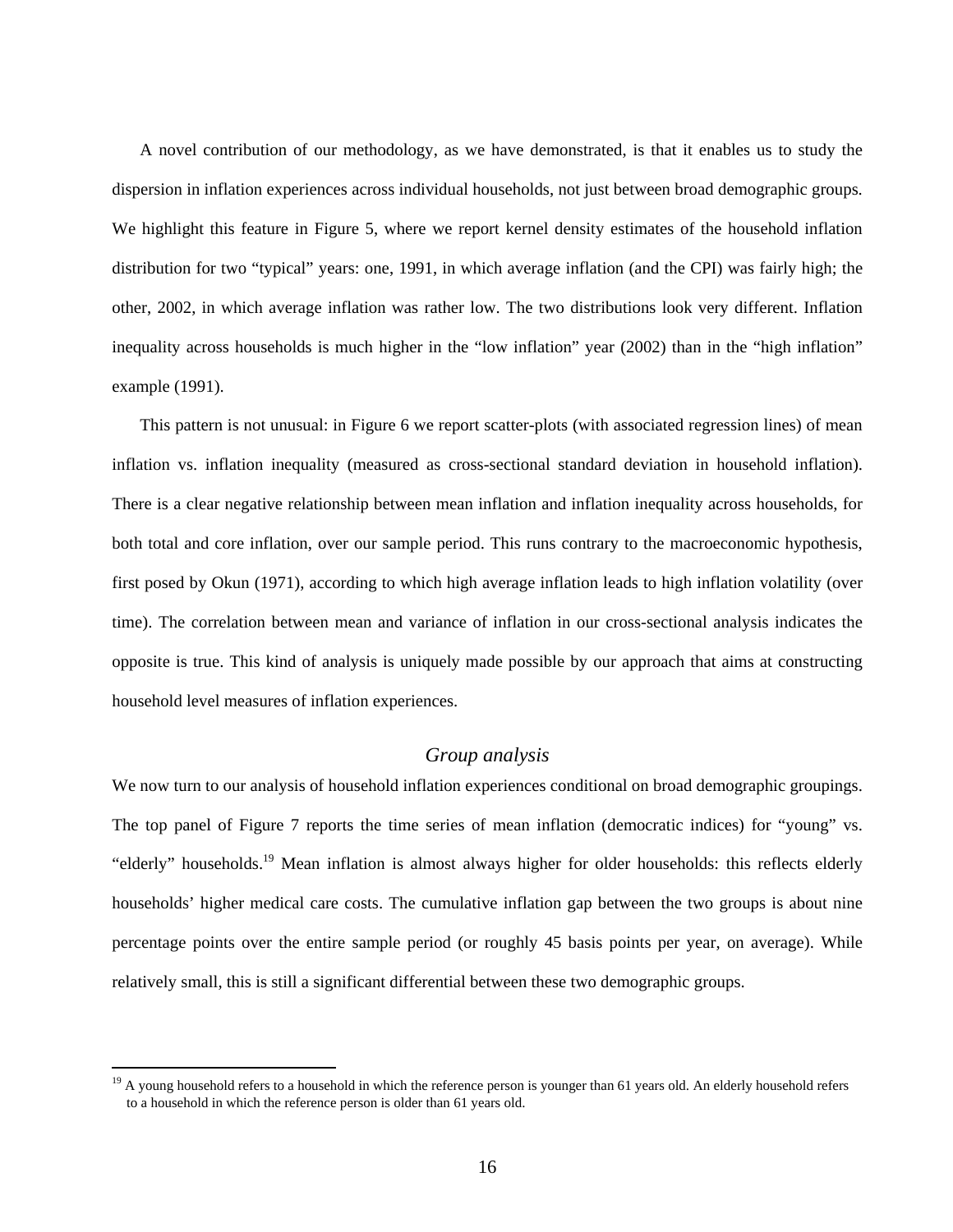Interestingly, the inflation differential across groups is quite small relative to within-group inflation dispersion. The bottom panel of Figure 7 reports kernel density estimates for the distribution of young and elderly household inflation, in a representative year. The bulk of the two group distributions span roughly 400 basis points, which is much larger than the difference between the means of the two distributions. This suggests that group price indices might emphasize a dimension of heterogeneity that turns out to be relatively unimportant compared to the overall degree of inflation heterogeneity across households.

Other demographic groupings (reported in Figures 8, 9 and 10) indicate that young and elderly households exhibit the largest group differentials. The cumulative gap between poor and non-poor households over the entire sample period is only three percentage points; that between households with and without children is 4.3 percent; and that between low- and high-education households is 6.7 percent. As mentioned earlier, the gap between poor and non-poor households (Figure 8) exhibits a similar pattern to that of our plutocratic vs. democratic comparison in Figure 2. Poorer households experience higher inflation in the latter part of our sample period because of high gas and food prices over those years, which is accentuated by the fact that these items represent a larger share of poorer households' expenditures. Again, it is important to note that within-group inflation dispersion far outweighs between-group differentials, as evidenced in Figure 10 for households with different levels of education.

#### *Limitations*

Throughout, we have taken our results at face value. However, it is important to bear in mind some of the limitations in quantifying household-specific inflation rates. The limitations fall into three categories: (*i*) approximation bias in the price-index formula, (*ii*) possible mis-measurement of price increases the households face, and (*iii*) possible mis-measurement of the expenditures by households.

The Laspeyres price-index formula, (6), that we use has some well-documented limitations. Most notably it tends to underestimate changes in the cost of living because it does not take into account the welfare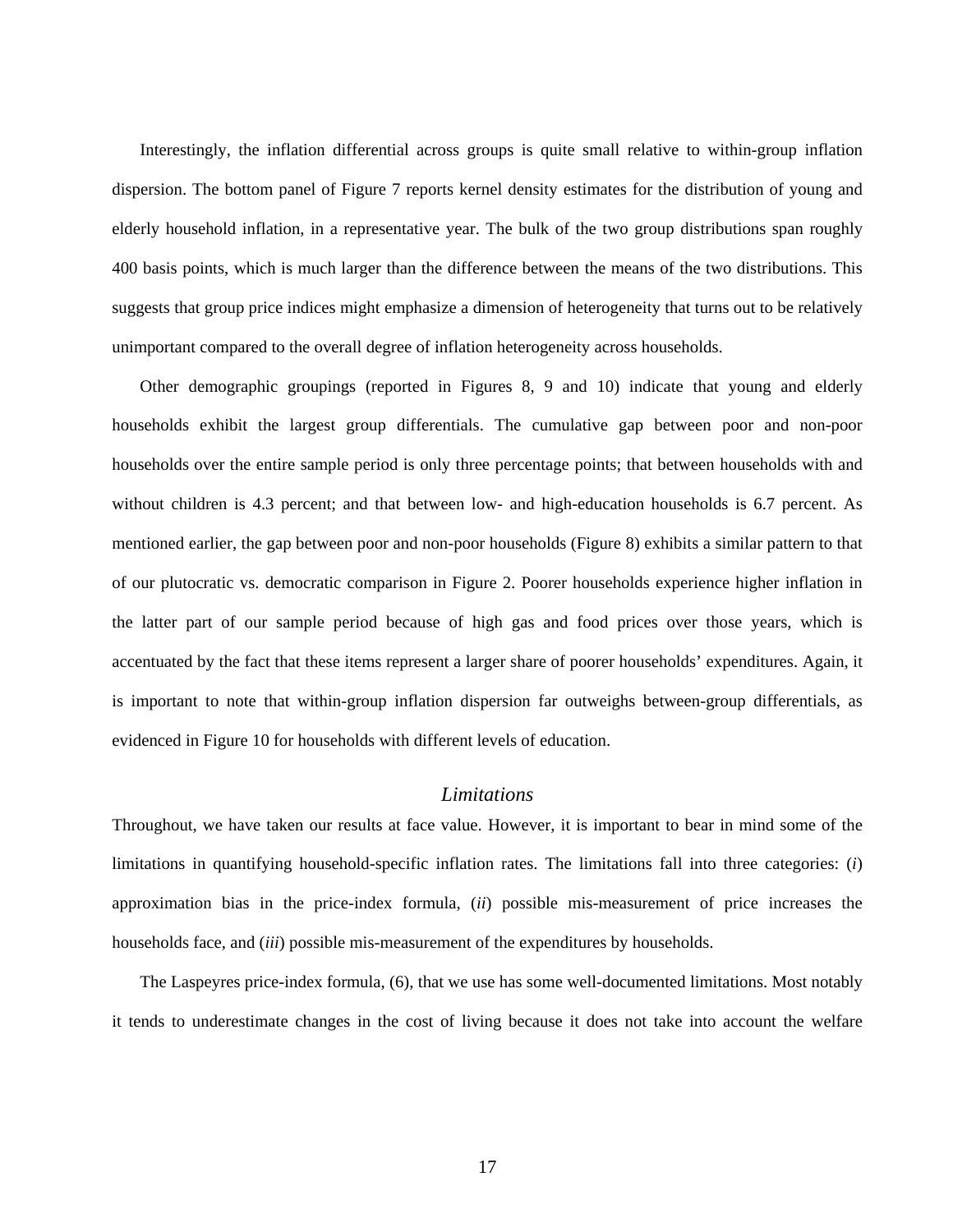benefits of the household's opportunity to change its consumption pattern in response to changes in relative prices.<sup>20</sup>

The main assumption that we make about price increases for households is that the percentage change in prices for each of the 247 items in our data is the same for all households. One reason households might face different price changes is because they reside in different parts of the country. In terms of price levels, Aten (2005) documents that prices in the NY suburbs in 2003 were the highest of any U.S. metropolitan area and were 48% higher than those in St. Louis, which had the lowest prices. Such level differences would not be an issue for our analysis if percentage changes in prices were the same. However, annual inflation rates also vary substantially across regions. For example, in 2003, the year for which Aten (2005) documents inter-area price differentials, prices in the Boston metropolitan area increased at a rate of 3.8 percent while those in Denver only increased by 1.1 percent, according to the BLS.

Ideally, we would take these inter-area inflation differentials into account in our calculation of household-specific inflation rates. This is infeasible, however, because the CEX does not report enough detail on the geographic location of individual households.

Another source of cross-household variation in price increases might be point of purchase and withinitem-strata consumption behavior. In principle, such sources of variation can be picked up by scanner data on prices and sales at particular retail stores. However, no such data sets cover the whole spectrum of household spending. Recent evidence from one such scanner dataset that covers a limited set of purchases (see Broda and Romalis (2008)) suggests that, when one compensates for the benefit of new goods, the prices that lowincome households pay for their non-durable consumption goods have risen less than those paid by their higher income counterparts.

There are two important drawbacks in the way we quantify household expenditures. The first is the way we deal with the purchases of durables. We do not correct for durable purchases and therefore introduce

 $20$  Boskin et. al. (1996) contains a detailed discussion of substitution bias in the CPI.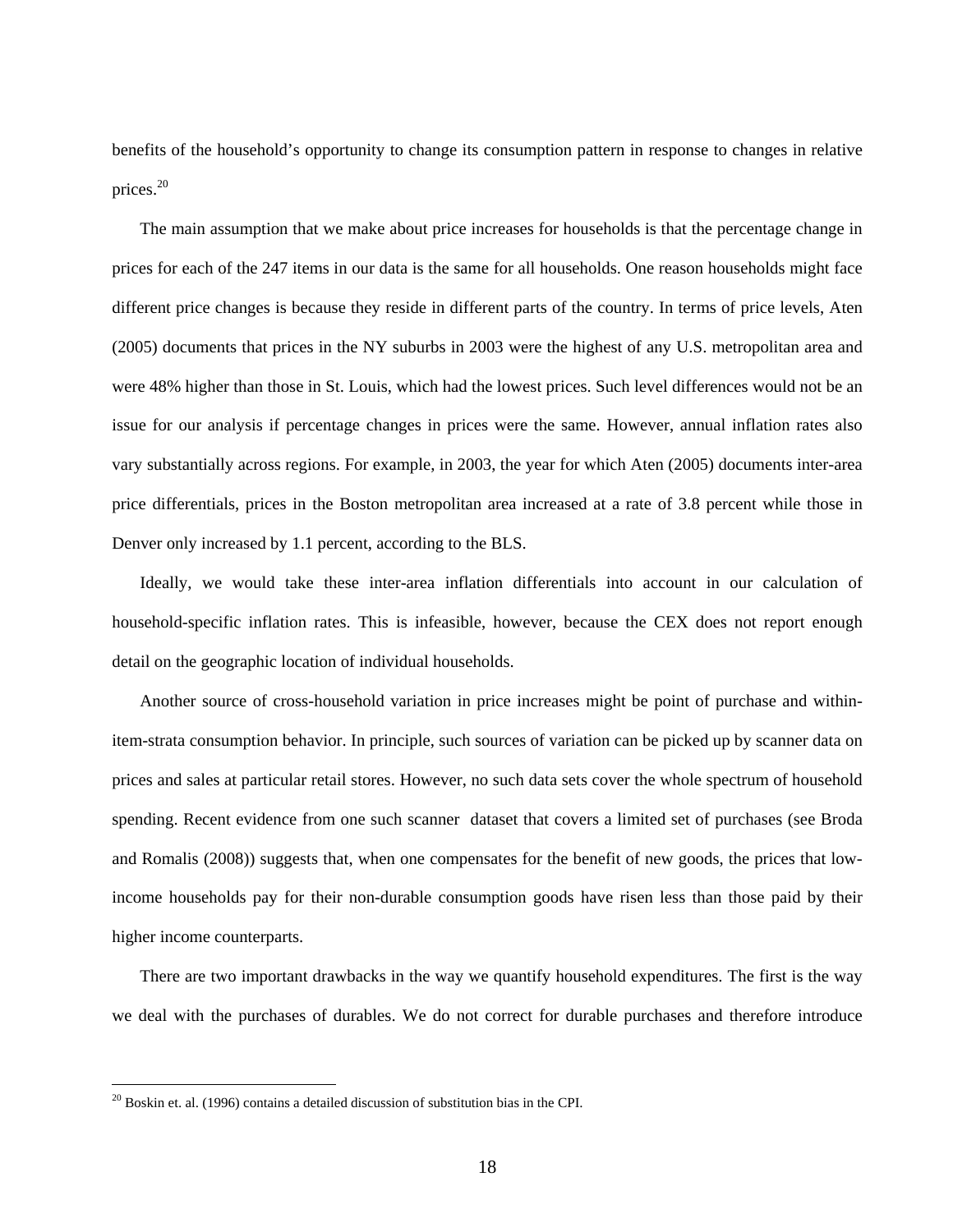cross-household variation in inflation rates due to some households devoting a large share of their expenditures to buying a consumer durable, like a car or a couch, which they only buy infrequently.<sup>21</sup>

The second drawback is that, because the sample size of the Interview Survey is much bigger than the Diary Survey, the matching of these surveys might come at the cost of not capturing some of the crosshousehold variation in spending patterns because some Diary households get matched up with more than one Interview household. While this is mitigated by our specific matching protocol (which randomizes within the set of 20 nearest Diary potential matches), the results in Figure 3 suggest that this may indeed be a valid concern.

Finally, one important caveat is that our method of merging the information from the Interview and the Diary surveys in the CEX necessarily introduces some noise in the measurement of individual inflation experiences by households. It is not clear whether this additional noise, by itself, may increase or reduce the observed variation in inflation experiences.

## *6. Conclusion*

In this paper we present new measures of household-level inflation experiences based on comprehensive information from the Consumer Expenditure Survey. Our approach matches households in the Interview and the Diary surveys of the CEX, using a two-step method that first conditions on income cells and then matches households within income cells based on predicted expenditure changes as a function of observed socio-economic attributes. We argue that this matching protocol yields good results in terms of our expenditure change metric and that the resulting household inflation measures are based on a more accurate and more complete description of household expenditures than previously available.

 We find that our household-based inflation measures track aggregate measures such as the CPI-U quite well and that the addition of diary survey data introduces small but significant differences in the measurement of household inflation. The distribution of inflation experiences across households exhibits a

 $21$  This is a limitation of all commonly used price index formulas. Reis (2009) proposes an alternative measure of inflation that aims to solve this problem.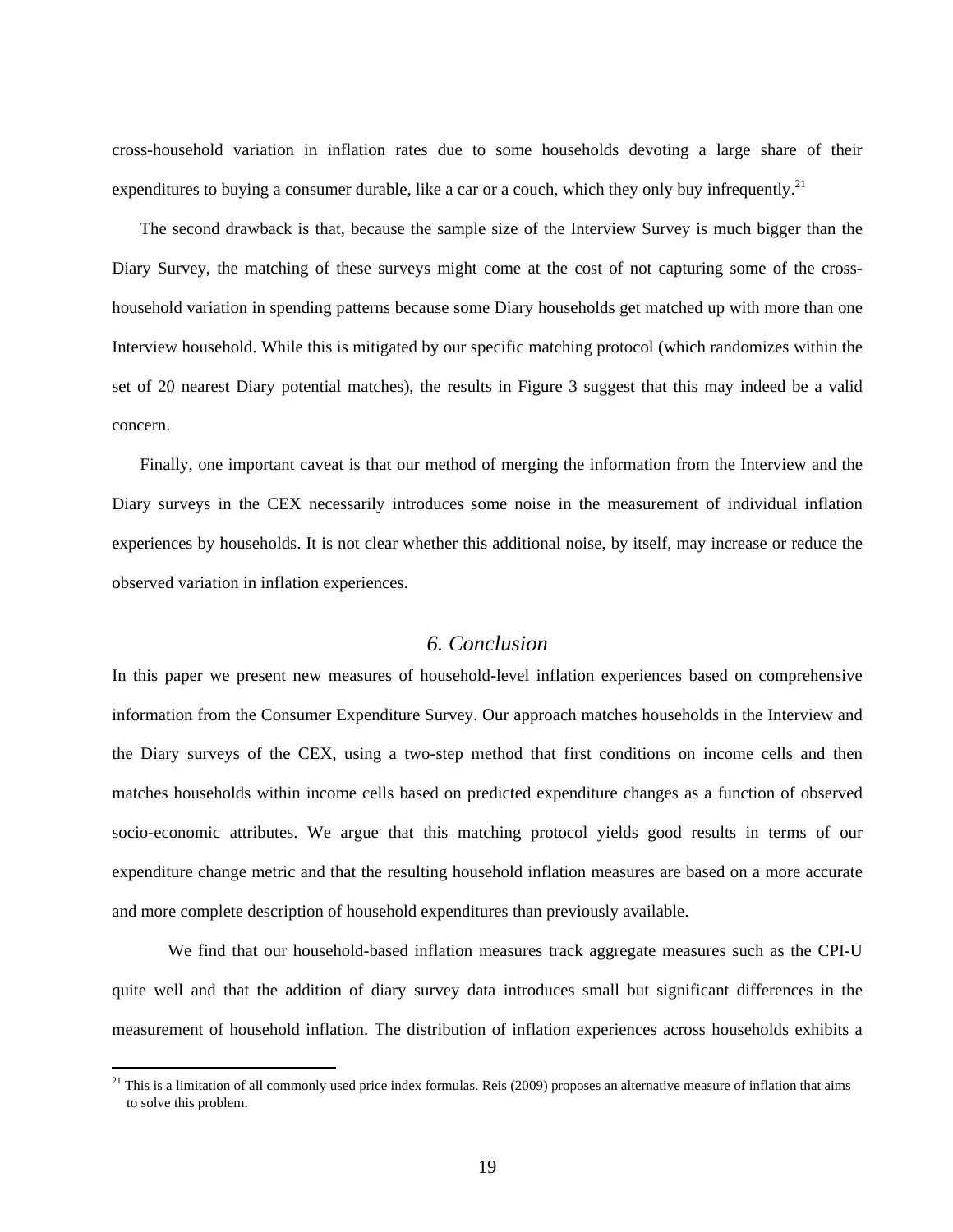large amount of dispersion over the entire sample period, with the width of the  $90<sup>th</sup>$ -10<sup>th</sup> percentile interval ranging from about 100 to over 300 basis points. Further, we uncover a significantly negative relationship between mean inflation and inflation inequality across households; this is a novel finding made possible by our approach, and it opens up interesting macro-economic questions for future research.

With regard to our group-level measures, we find that within-group inflation inequality is much higher than between-groups differentials. The larger gaps occur between young and elderly households, with the latter consistently experiencing higher inflation than younger households. The cumulative gap over our sample period between these two groups is equal to about 9 percentage points, or roughly 45 basis points per year on average.

Finally, it is important to note that, given the various potential sources of variation in price increases experienced by different households (be it for geographic or other demographic differences), our exercise is likely to under-estimate the degree of heterogeneity in household-specific inflation rates, since we impute the same price changes to all households. Thus the large amount of inflation inequality across households that we find in our analysis seems even more salient and warrants further investigation.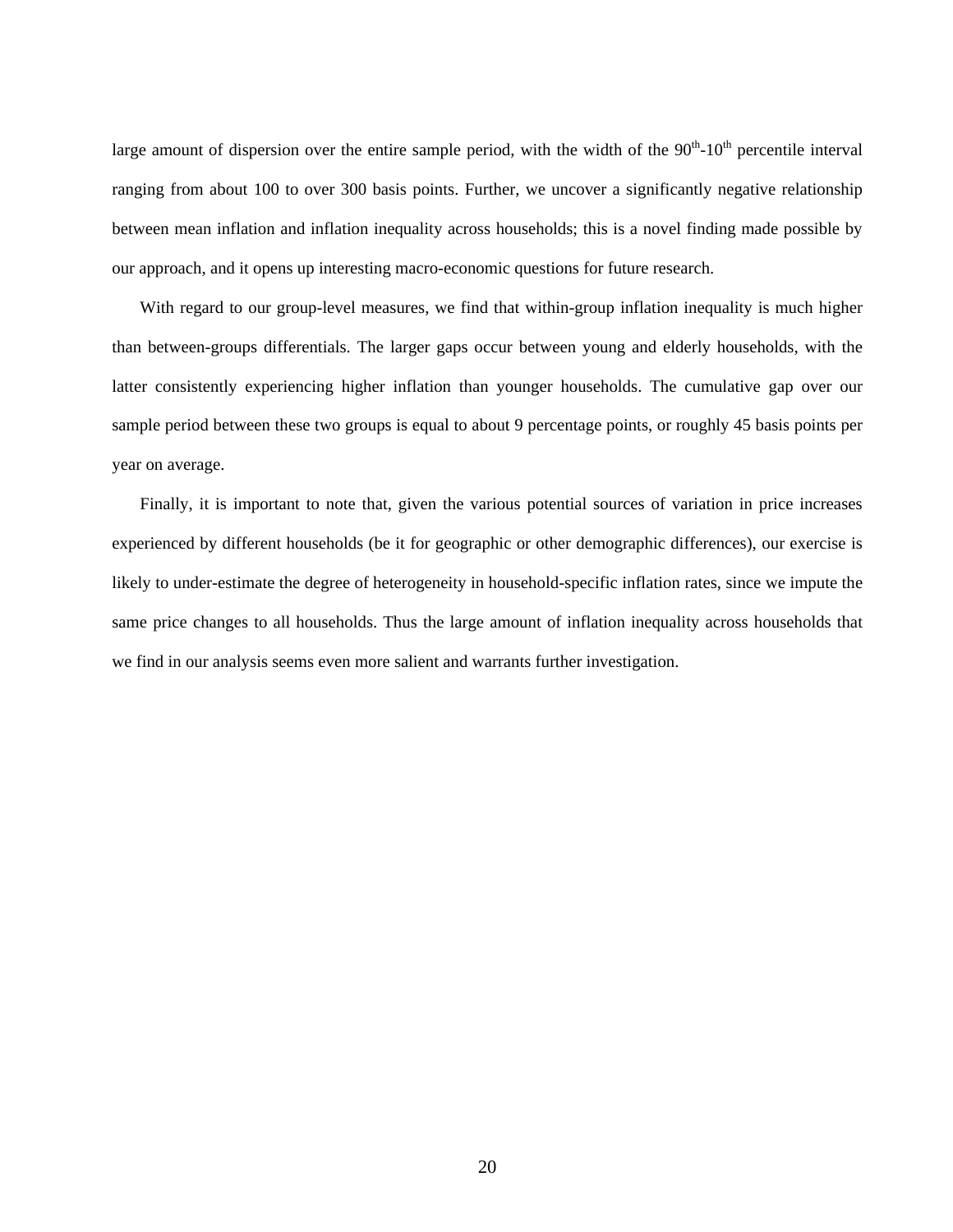#### *References*

- Amble, Nathan and Kenneth Stewart (1994), "Experimental Price Index for Elderly Consumers", *Monthly Labor Review*, May 1994, 11-16.
- Aten, Bettina H. (2005), "Report on Interarea Price Levels," *Bureau of Economic Analysis WP2005-11*.
- Boskin, Michael, Ellen Dulberger, Robert Gordon, Zvi Grilliches, and Dale Jorgenson (1996), "Toward a More Accurate Measure of the Cost of Living", *Final Report to the Senate Finance Committee*, December 4, 1996.
- Broda, Christian, and John Romalis (2008), "Inequality and Prices: Does China Benefit the Poor in America?," *mimeo*, University of Chicago.

Bureau of Labor Statistics (BLS) (2008), *Handbook of Methods*, BLS Publishing: Washington, DC.

- Garner, Thesia, David Johnson, and Mary Kokoski (1996), "An Experimental Consumer Price Index for the Poor", *Monthly Labor Review*, September 1996, 32-42.
- Hamilton, Bruce (2001), "Black-White Difference in Inflation: 1974-1991", *Journal of Urban Economics*, 50, 77-96.
- Hobijn, Bart, and David Lagakos (2005) "Inflation-Inequality in the United States," *Review of Income and Wealth*, 51, 581-606.
- Idson, Todd, and Cynthia Miller (1999), "Calculating a Price Index for Families with Children: Implications for Measuring Trends in Child Poverty Rates", *Review of Income and Wealth*, 45, 217-233.
- Kokoski, Mary (2000), "Alternative CPI Aggregations: Two Approaches", *Monthly Labor Review*, November 2000, 31-39.
- McGranahan, Leslie, and Anna Paulson (2006), "Constructing the Chicago Fed Income Based Economic Index – Consumer Price Index: Inflation Experiences by Demographic Group: 1983-2005," *Federal Reserve Bank of Chicago WP 2005-20*.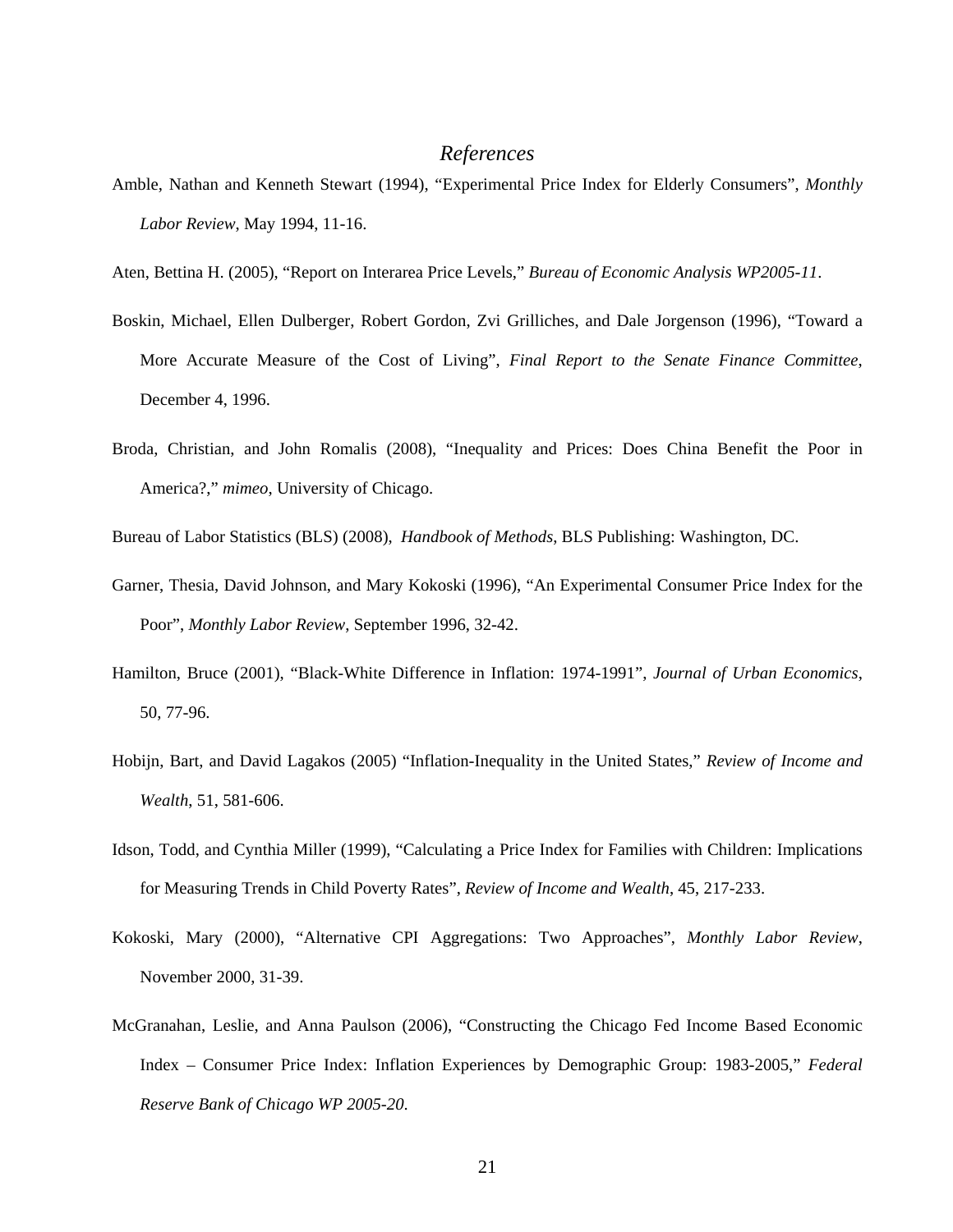- Okun, Arthur M. (1971), "The Mirage of Steady Inflation," *Brookings Papers on Economic Activity*, 2:1971, 486- 98.
- Pollak, Robert (1980), "Group Cost of Living Indexes", *American Economic Review: Papers and Proceedings*, 70, 273-278.
- Reis, Ricardo (2009), "A Dynamic Measure of Inflation," *mimeo*, Columbia University.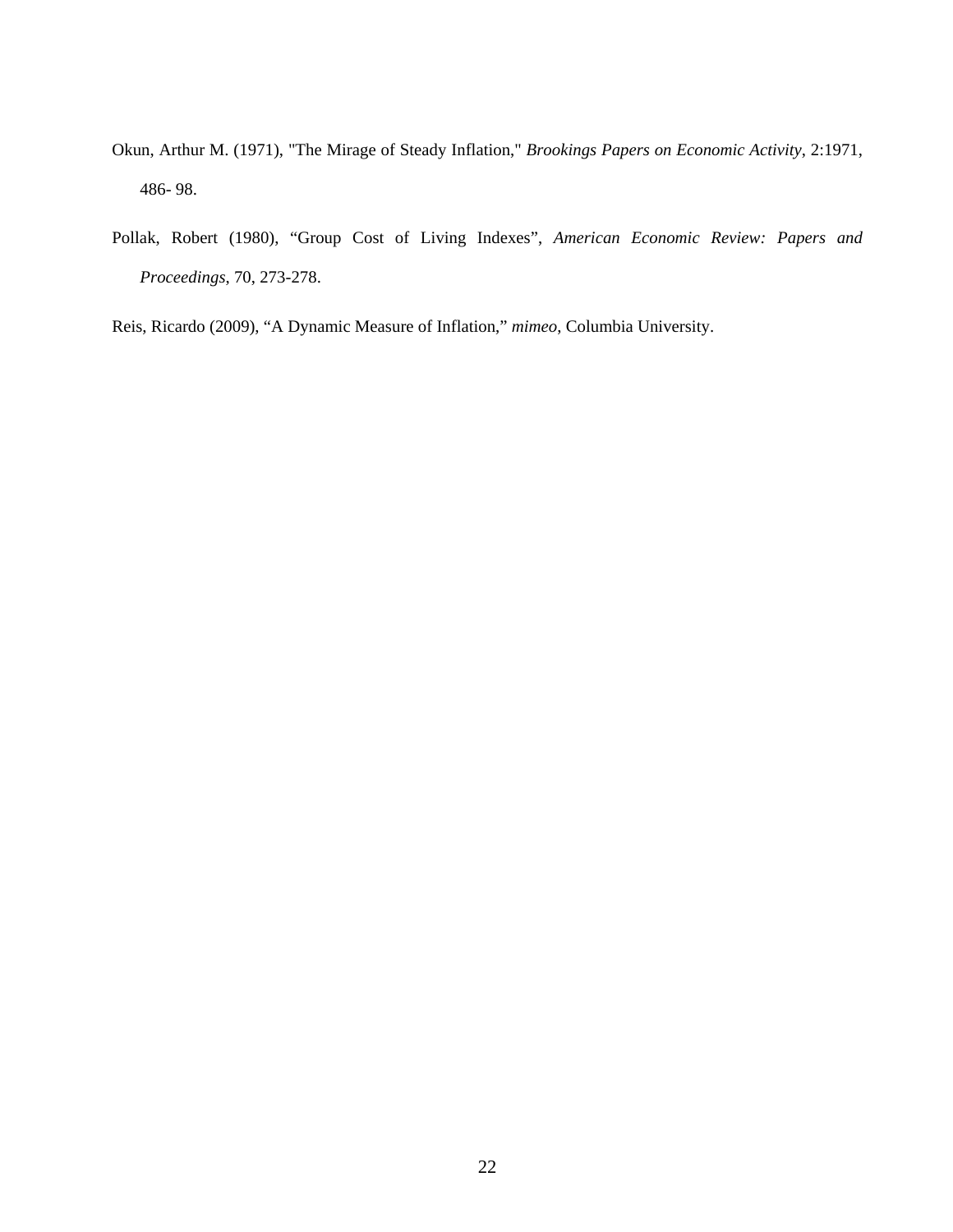## *Appendix: Data Details*

#### *A. CPI-CEX matching*

To construct the inflation rates, we match the expenditures collected in the CEX to the price series in the CPI. The following discusses the price data, the expenditure data, and the methodology we used to do this matching.

In this paper, we use seasonally unadjusted data from the CPI for all urban consumers (CPI-U) from 1984 to 2005. The CPI collects price data about a set of items – referred to as "item strata" – that are organized in a tree structure, with price data for detailed items aggregating up to produce price data for the broader items. All of the items the CPI collects data for ultimately aggregate up to a broad "All Items" category.<sup>22</sup> Over the period of time in our sample, the CPI has occasionally added new items to the tree structure and discontinued collecting data for some existing items. Thus, data is not available for all items in all of the years in our sample.

The CEX collects expenditure data about a set of expenditure categories – identified by "Universal Classification Codes", or UCCs – through the Interview Survey and the Diary Survey. In the Interview Survey, data is collected on broad expenditure categories that cover about 95% of an average household's expenditures. In the Diary Survey, data is collected on detailed expenditure categories. For example, aggregate expenditures on food are collected in the Interview Survey and expenditures on a variety of detailed food items are collected in the Diary Survey. By design, then, there is a significant amount of overlap between the data collected in the two surveys. Even within a single survey, there is some degree of overlap across the purchases covered in each category. Thus, when summing across a set of expenditure categories to calculate measures of total expenditures, we want to be careful to only include those UCCs that represent a unique set of purchases. For calculations using only data from the Interview Survey, we use the list of UCCs the BLS uses to calculate each Interview household's "Total Expenditures". For calculations that combine data from the Interview and Diary surveys, we use the BLS's "Integrated List" as a guide for

 $22$  This is the item from which total CPI inflation is calculated.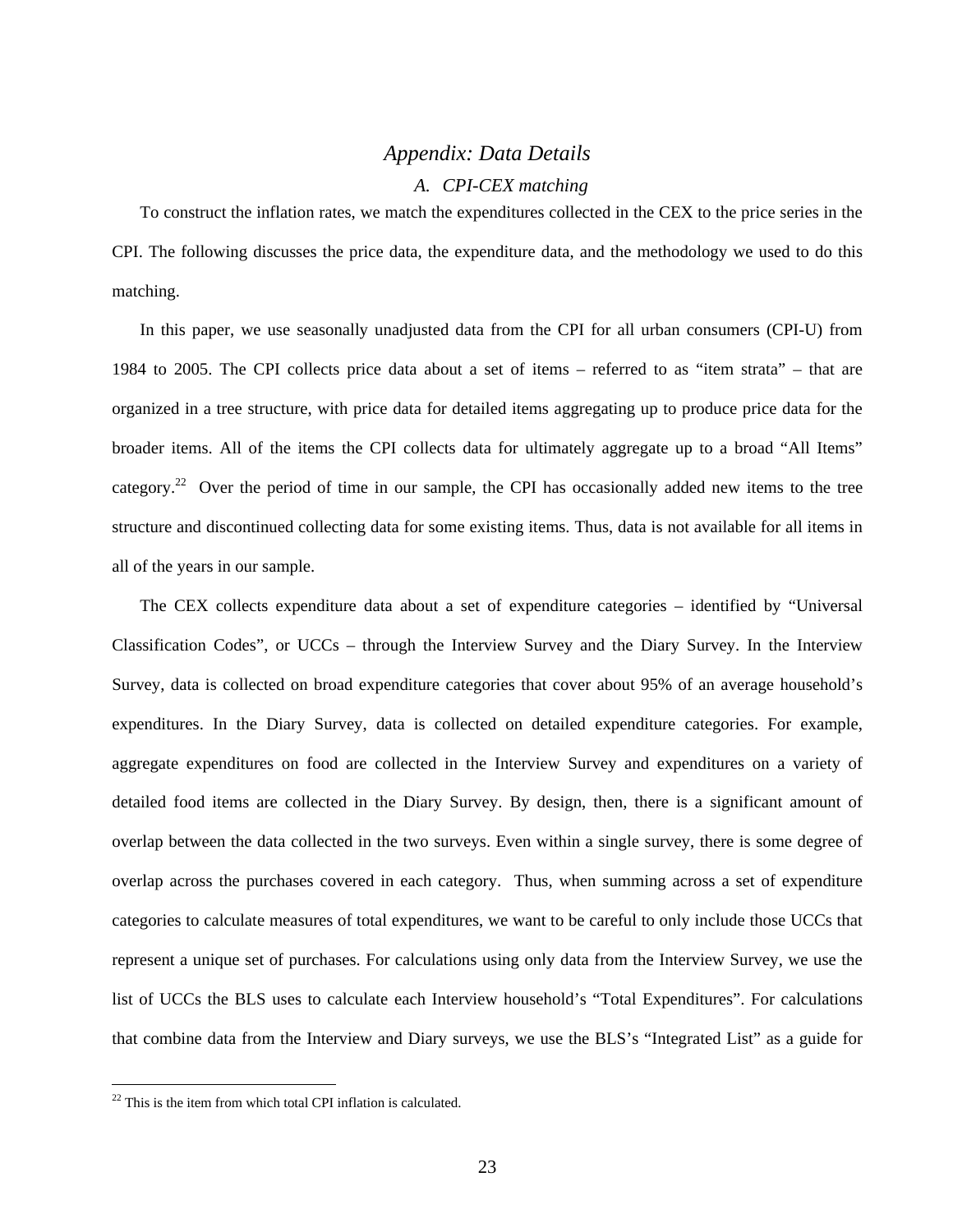which UCCs to use from which survey. The BLS uses this list for their own calculations of total expenditures that combine the two surveys. $^{23}$ 

To match the CEX expenditures to the CPI price data, we first associated every expenditure series collected in the CEX (i.e. each UCC) with an inflation rate for every year data was collected for that UCC. To do this, we manually assigned each UCC an item stratum from the CPI by finding the item stratum description that best matched the UCC's item description.<sup>24</sup> Note that this method allows multiple UCCs to be mapped to the same price level (if, for example, some of the UCC categories were more detailed than the CPI categories) but does not allow multiple price levels to be mapped to a single UCC.

We then assigned the UCCs the inflation rates from their associated item strata. For years in which the BLS did not collect data for a UCC's item stratum match, we used data for the next item stratum up in the tree that had data available in that year.

#### *B. Diary-Interview Survey matching*

We obtain data on household expenditures and demographics from the Consumer Expenditure Survey (CE). The CE has two components: (1) an interview survey, in which the BLS interviews households about broad expenditure categories once per quarter for four quarters and (2) a diary survey, in which the BLS asks households to keep a diary of detailed expenditures for two weeks.<sup>25</sup> Thus, the interview survey captures the bulk of household expenditures, but lacks the detail behind those expenditures (for example, participants report expenditures on food at home, but not on specific food items), while the diary survey captures the detail, but is likely to ignore large, infrequent expenditures.

Before we discuss our objective and methodology in combining the interview and diary surveys, it's helpful to note a few technical details about the surveys. First, both of the surveys are designed as rolling panels. In the interview survey, this means that the first of the four quarterly interviews can start on any day

 $^{23}$  In particular, they use it to calculate the aggregate expenditure baskets used as weights in CPI calculations.

<sup>&</sup>lt;sup>24</sup> Some UCCs were not assigned to a CPI item stratum because they did not have a close enough match in among the set of CPI item strata. Rather than assign them to the broad "All Items" series, we chose to leave them unmatched. Those UCC would, therefore, be automatically excluded from any inflation rate calculations.

<sup>&</sup>lt;sup>25</sup> From here, participants in the two surveys will be referred to as "interviews" and "diaries", respectively.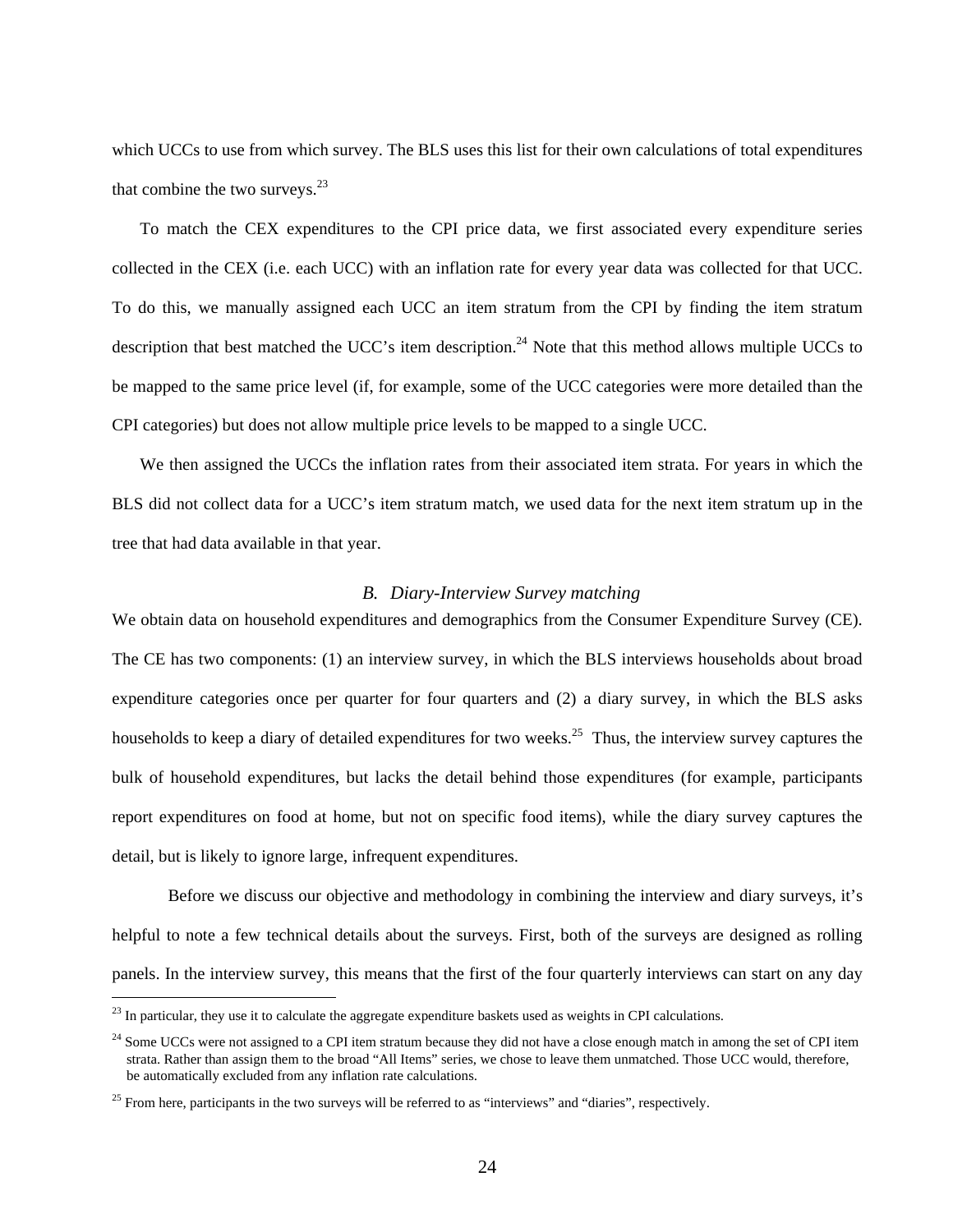of the year (the following three interviews then occur every three months after the first). In the diary survey, this means participants can start their two-week diary on any day of the year. Given this feature, to allocate the interviews into a single year and the diaries into a single month, we assign all interviews (diaries) whose expenditures were first reported in a given year (month) into that year (month). Second, the two surveys are independently constructed samples from the US population. In other words, the same people do not necessarily participate in both the interview and diary surveys. The following explanation of our matching methodology explains how we account for this feature.

Our objective is to obtain as complete and detailed a picture of household expenditures as possible; to do this, we combine the information about large, infrequent purchases from the interview survey with the information about detailed, frequent purchases from the diary survey. As the base of our sample, we use all of the interviews that completed all four quarters of the survey in order to examine yearly expenditures. We then match each interview to twelve different diaries, one from each month the interview reported its expenditures. To obtain yearly expenditures from those diary matches, we scale up each diary to represent a full month (each diary spans two weeks), then sum expenditures across the twelve diaries.<sup>26</sup> We then follow the BLS's protocol for aggregating expenditures across the interview and diary surveys to decide how to combine expenditures from each interview and its diary match. For example, we do not use food from the interview survey; instead, we use each of the detailed food expenditures from the diary survey.

The purpose of the matching is to use diaries to impute each interview's detailed expenditures, so we want to match each interview with diaries whose detailed expenditures best reflect what the interview would have reported. To do this, we use a two-step method based on demographic data collected in the surveys. First, we divide the interviews and diaries into four "cells" based on income brackets. Within each income

 $^{26}$  This maintains most of the seasonality of expenditures, which would be progressively lost if diaries were scaled up to represent larger periods of time. At the same time, it maintains a relatively large number of diaries for the interviews to be matched with; as you force interviews to be matched to more diaries (e.g. if each interview were matched to 24 diaries, one for each two-week period of expenditures reported), the set of diaries to choose from for each match decreases.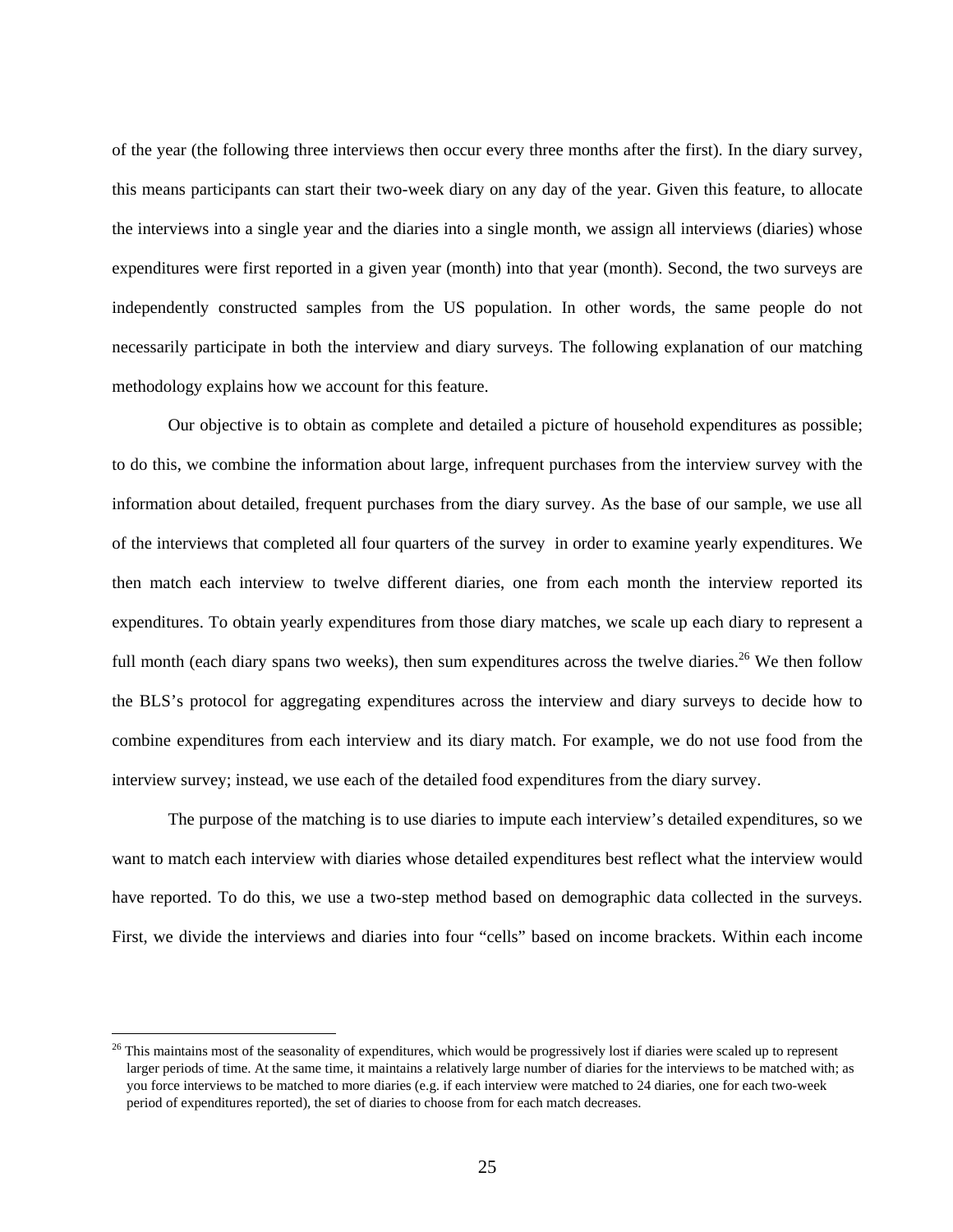cell, we regress yearly expenditure change<sup>27</sup> on a set of demographics for the interviews in that cell.<sup>28</sup> We then use the coefficients from the regression in a given income cell to predict yearly expenditure changes for both the interviews and the diaries in that cell. Using this two-step method (division into cells and predicting expenditure change), we create a single measure for all survey participants that incorporates all of the information contained across a wide set of demographics to the degree that each demographic attribute explains variations in yearly expenditure changes.

Once we have these predicted expenditures changes, we create a distance matrix within each income cell where the interviews are the rows, the diaries are the columns, and the values are the distance between each interview and each diary's predicted expenditure change. Then, for each interview and for each month that interview's expenditures span, we find the twenty "closest" diaries and randomly match the interview to one of those twenty diaries. As noted above, each interview will receive twelve diary matches using this method, one for each month the interview's expenditures spans. In some cases, multiple interviews may be matched to the same diary for one or more months, both because there is a random element in the match process and because there are usually not enough diaries in a given cell to assign each interview a unique diary in each month.

An obvious alternative to this method would be to divide the interviews and diaries into many demographic cells (e.g. a cell for low-income white households in the Midwest, a cell for high-income Asian households in the Northwest), then match interviews and diaries within those more specific cells. The difficulty with this method is that once the cells are defined by more than one demographic characteristic, the number of interviews and diaries within some of the cells becomes very small or even zero. Thus, this method would leave many interviews without any possible diary matches.

<sup>&</sup>lt;sup>27</sup> Defined as the level change in yearly expenditures from one year to the next, using price changes for individual items from the CPI and the set of expenditures collected in the interview survey that the BLS considers to represent "total expenditures".

 $28$  Census region, urban/rural, housing tenure, number of persons in household younger than 18, number of persons in household older than 64, family type, number of earners, number of vehicles, age of the reference person, sex of the reference person, race of the reference person, marital status, family size, residence in a metro area.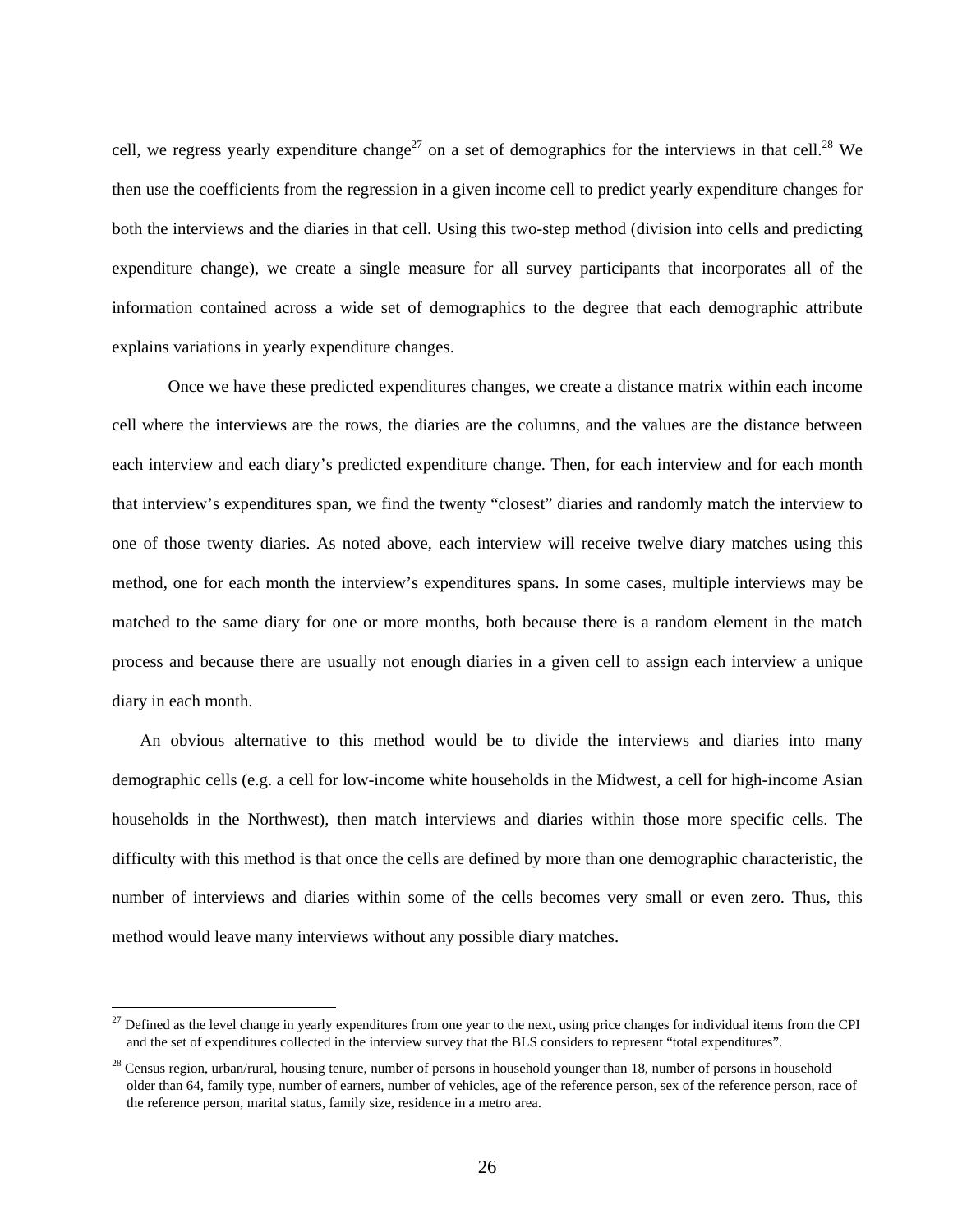|                                    | Number of | Percentage of | Percentage of |
|------------------------------------|-----------|---------------|---------------|
|                                    | items     | items         | expenditures  |
| <b>Taken from Diary Survey</b>     | 126       | 50            | 22            |
| Only in Diary Survey               | 14        |               |               |
| More reliable in Diary Survey      | 25        | 10            | 6             |
| More detailed in Diary Survey      | 87        | 35            | 12            |
| <b>Taken from Interview Survey</b> | 121       | 50            | 78            |
| <b>Total</b>                       | 247       | 100           | <b>100</b>    |

**Table 1.** Classification of items across Diary and Interview Surveys

*Note: Percentage of items based on the number of item strata used to construct the CPI. Percentage of expenditures column based on 2004-2005 expenditure weights.*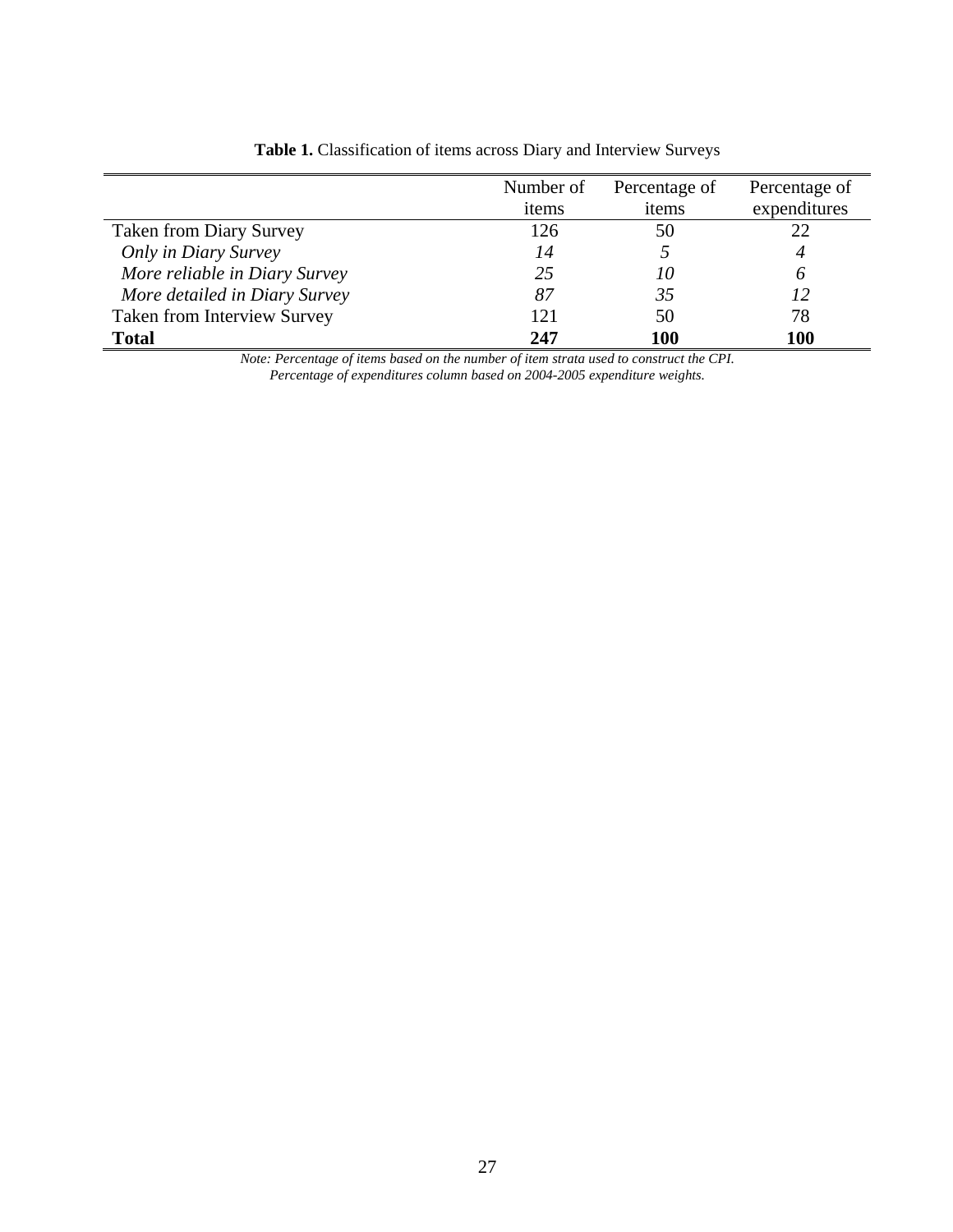|                             | Percentage | Percentage of |
|-----------------------------|------------|---------------|
| Category                    | of items   | expenditures  |
| Food and beverages          | 95.0       | 80.4          |
| Housing                     | 15.2       | 4.3           |
| Apparel                     | 56.9       | 60.6          |
| Transportation              | 6.8        | 1.8           |
| <b>Medical Care</b>         | 14.7       | 1.8           |
| Recreation                  | 24.0       | 7.9           |
| Education and communication | 14.8       | 3.8           |
| Other goods and services    | 38.7       | 9.0           |

**Table 2.** Fraction of total items taken from Diary Survey for main categories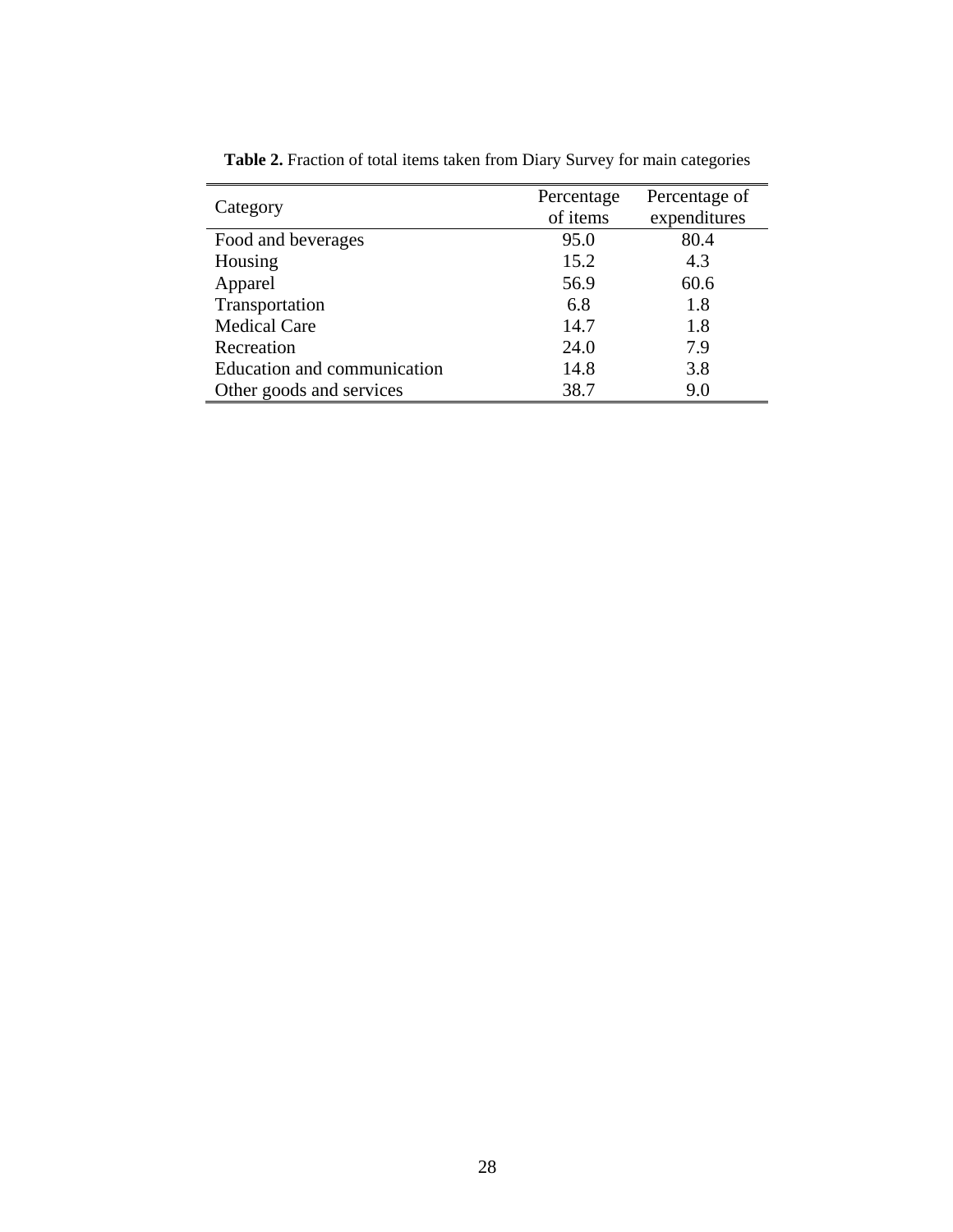|         |              | Between  |              |            |
|---------|--------------|----------|--------------|------------|
|         |              | \$15,000 |              |            |
|         |              | and      |              | Incomplete |
| Year    | $<$ \$15,000 | \$40,000 | $>$ \$40,000 | Response   |
| Average | 0.32         | 0.19     | 0.18         | 0.33       |
| 1984    | 0.42         | 0.20     | 0.19         | 0.43       |
| 1985    | 0.33         | 0.27     | 0.35         | 0.70       |
| 1986    | 0.42         | 0.20     | 0.19         | 0.46       |
| 1987    | 0.34         | 0.24     | 0.19         | 0.45       |
| 1988    | 0.41         | 0.23     | 0.21         | 0.35       |
| 1989    | 0.41         | 0.24     | 0.23         | 0.51       |
| 1990    | 0.36         | 0.14     | 0.21         | 0.21       |
| 1991    | 0.30         | 0.18     | 0.21         | 0.16       |
| 1992    | 0.32         | 0.16     | 0.28         | 0.29       |
| 1993    | 0.35         | 0.14     | 0.17         | 0.37       |
| 1994    | 0.34         | 0.15     | 0.11         | 0.38       |
| 1995    | 0.53         | 0.37     | 0.20         | 0.48       |
| 1996    | 0.24         | 0.14     | 0.14         | 0.28       |
| 1997    | 0.20         | 0.17     | 0.15         | 0.18       |
| 1998    | 0.20         | 0.11     | 0.12         | 0.20       |
| 1999    | 0.39         | 0.24     | 0.15         | 0.40       |
| 2000    | 0.24         | 0.22     | 0.18         | 0.19       |
| 2001    | 0.18         | 0.12     | 0.14         | 0.11       |
| 2002    | 0.30         | 0.13     | 0.13         | 0.20       |
| 2003    | 0.22         | 0.13     | 0.13         | 0.26       |

**Table 3.**  $\mathbb{R}^2$  of equation (2) by year and income cell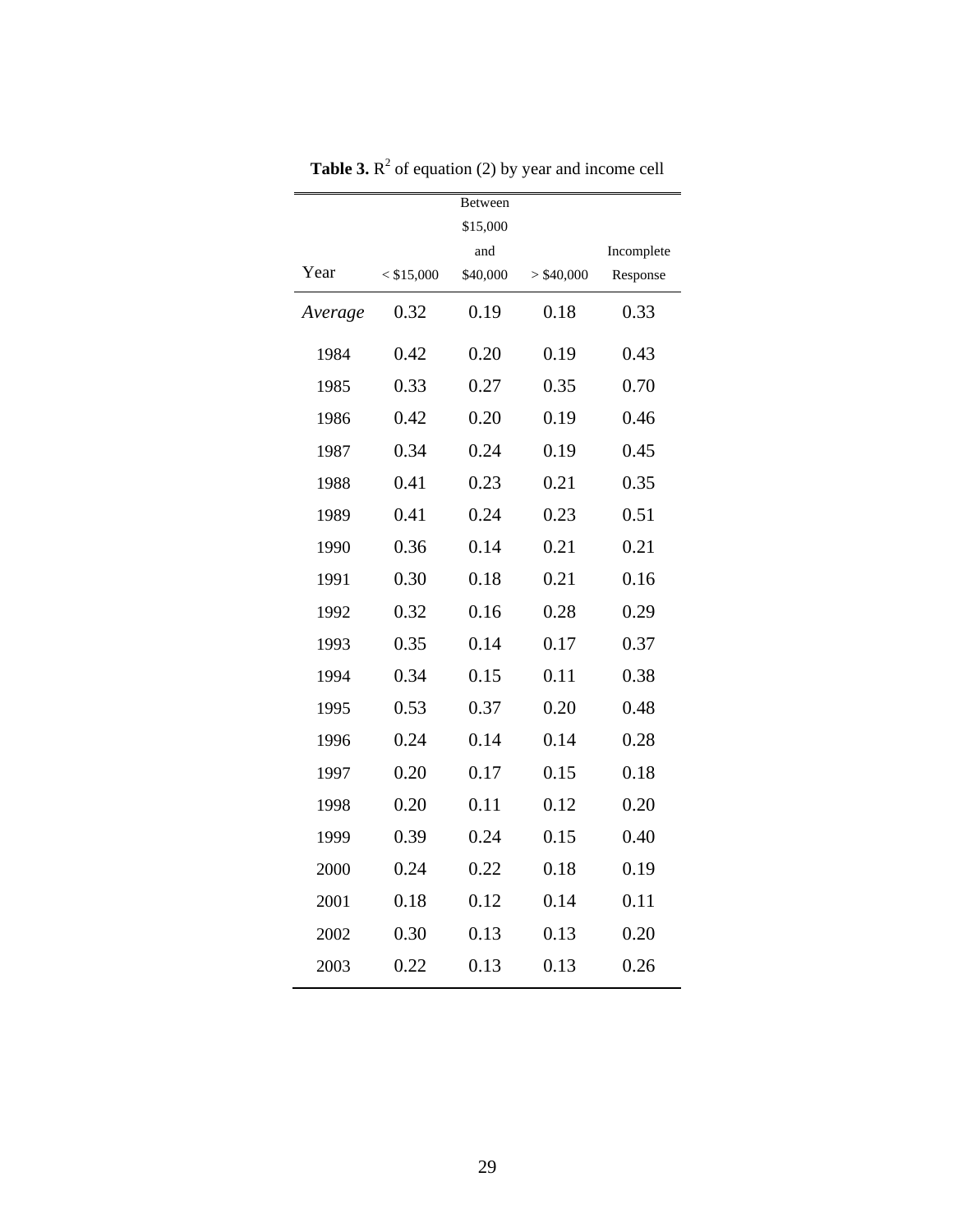|         |          | Random   |          |
|---------|----------|----------|----------|
|         |          | matching |          |
|         | Our      | within   |          |
|         | matching | income   | Random   |
| Year    | method   | cells    | matching |
| Average | 62       | 510      | 590      |
| 1984    | 56       | 375      | 464      |
| 1985    | 65       | 431      | 465      |
| 1986    | 54       | 433      | 549      |
| 1987    | 63       | 461      | 585      |
| 1988    | 83       | 561      | 714      |
| 1989    | 108      | 645      | 814      |
| 1990    | 79       | 550      | 653      |
| 1991    | 67       | 409      | 533      |
| 1992    | 43       | 530      | 542      |
| 1993    | 62       | 469      | 552      |
| 1994    | 70       | 527      | 606      |
| 1995    | 89       | 457      | 557      |
| 1996    | 65       | 441      | 482      |
| 1997    | 58       | 584      | 603      |
| 1998    | 37       | 397      | 424      |
| 1999    | 64       | 598      | 682      |
| 2000    | 47       | 463      | 502      |
| 2001    | 34       | 472      | 489      |
| 2002    | 44       | 571      | 615      |
| 2003    | 45       | 603      | 676      |
| 2004    | 58       | 723      | 882      |

**Table 4.** Quality of matches for different matching methods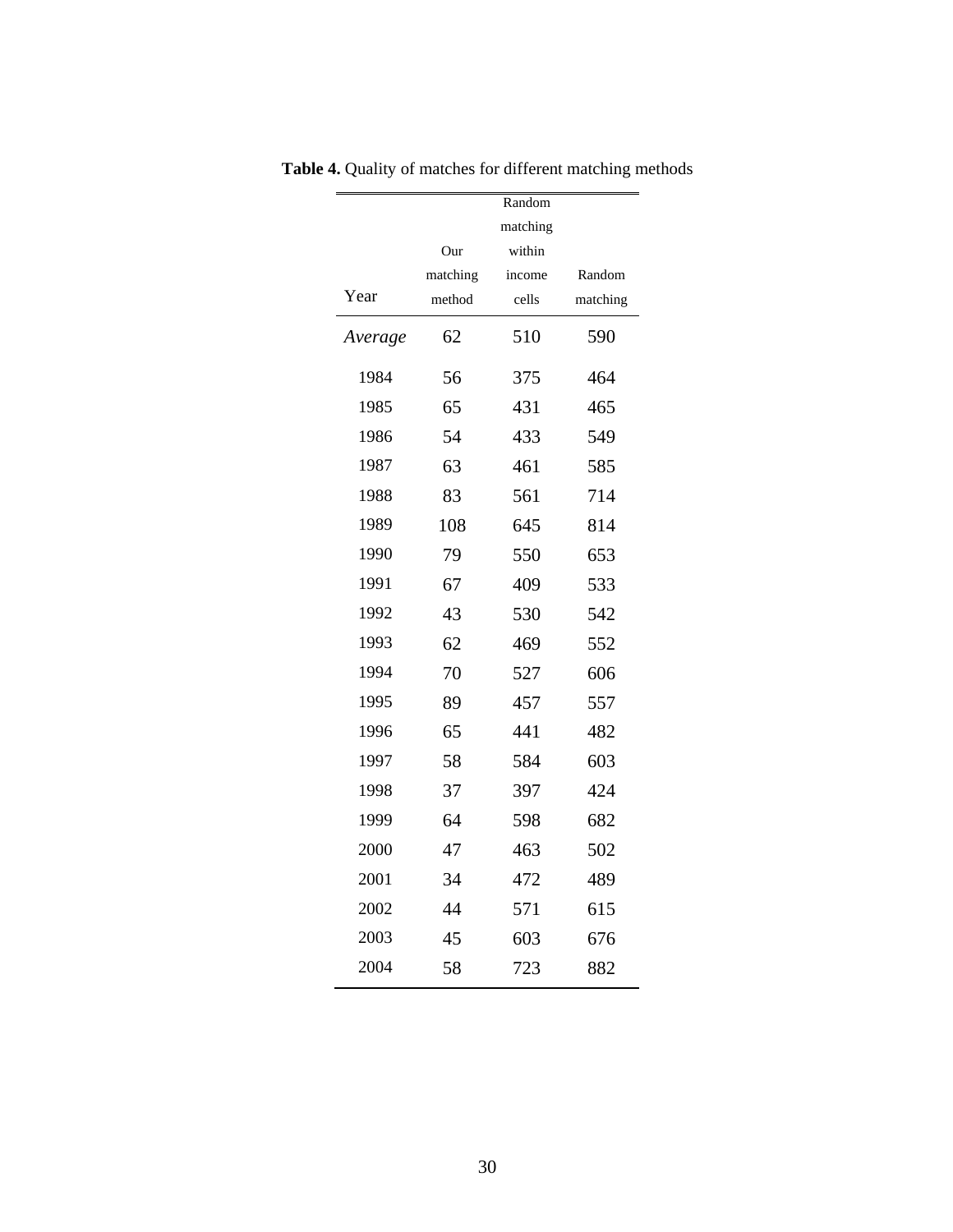| Group                  | Subgroup                                                           | Fraction matched  | Population share |
|------------------------|--------------------------------------------------------------------|-------------------|------------------|
| Age of head of         | Young $(61-)$                                                      | 79%               | 73%              |
| household              | $Old (61+)$                                                        | 33%               | 27%              |
| Presence of kids       | Yes                                                                | 44%               | 37%              |
|                        | N <sub>0</sub>                                                     | 67%               | 63%              |
| <b>Education</b> level | Less than high school<br>High school or some<br>college<br>College | 36%<br>67%<br>42% | 9%<br>61%<br>29% |

**Table 5.** Fraction of households matched by demographic characteristics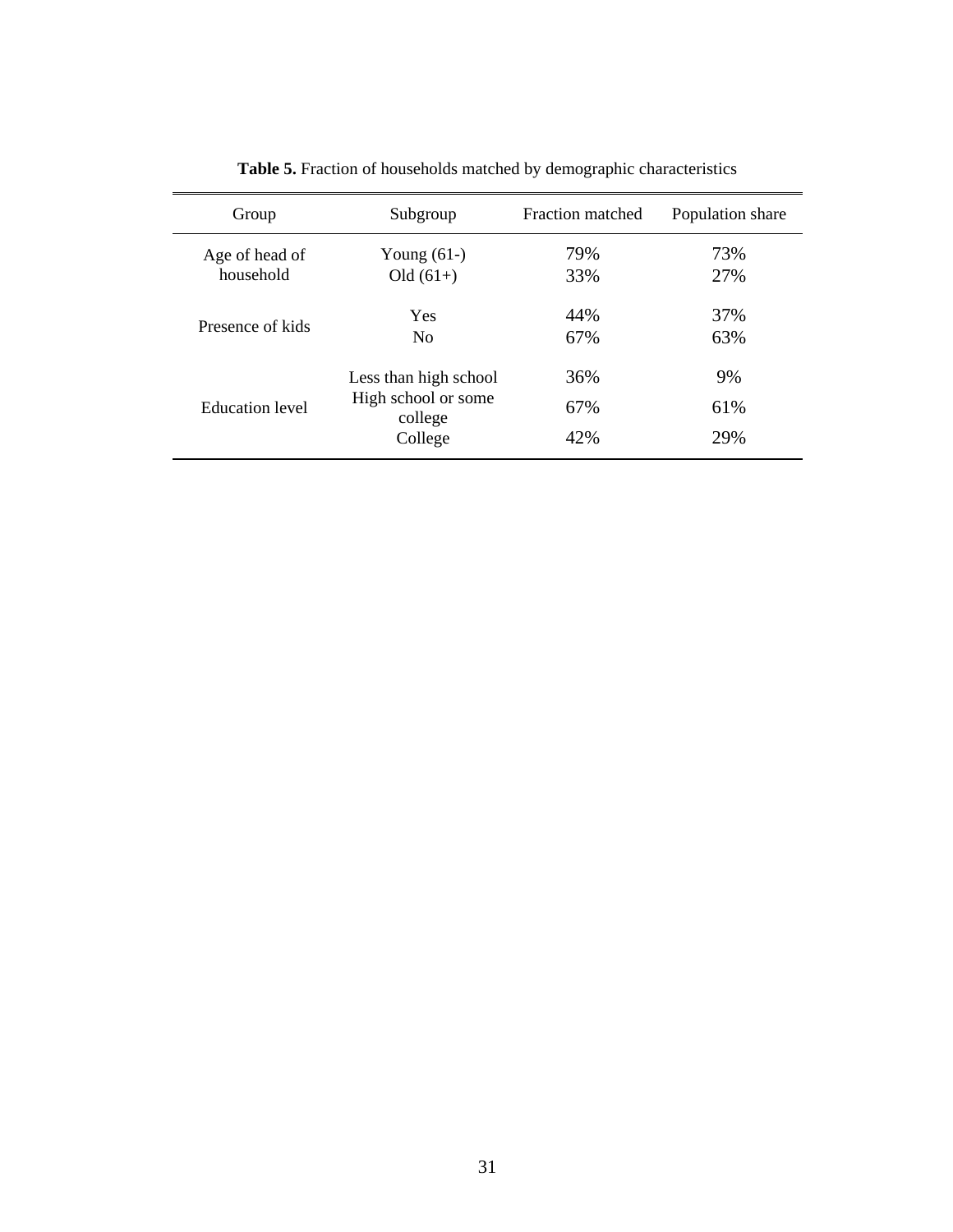

**Figure 1.** Comparison of plutocratic index with CPI-U and C-CPI

*Note: Vertical bars indicate NBER recession dates, shaded area denotes*  $10^{th}$ *,25<sup>th</sup>,75<sup>th</sup>, and 90<sup>th</sup> percentile of plutocratic distribution.* 



**Figure 2.** Comparison of democratic distribution and index with plutocratic index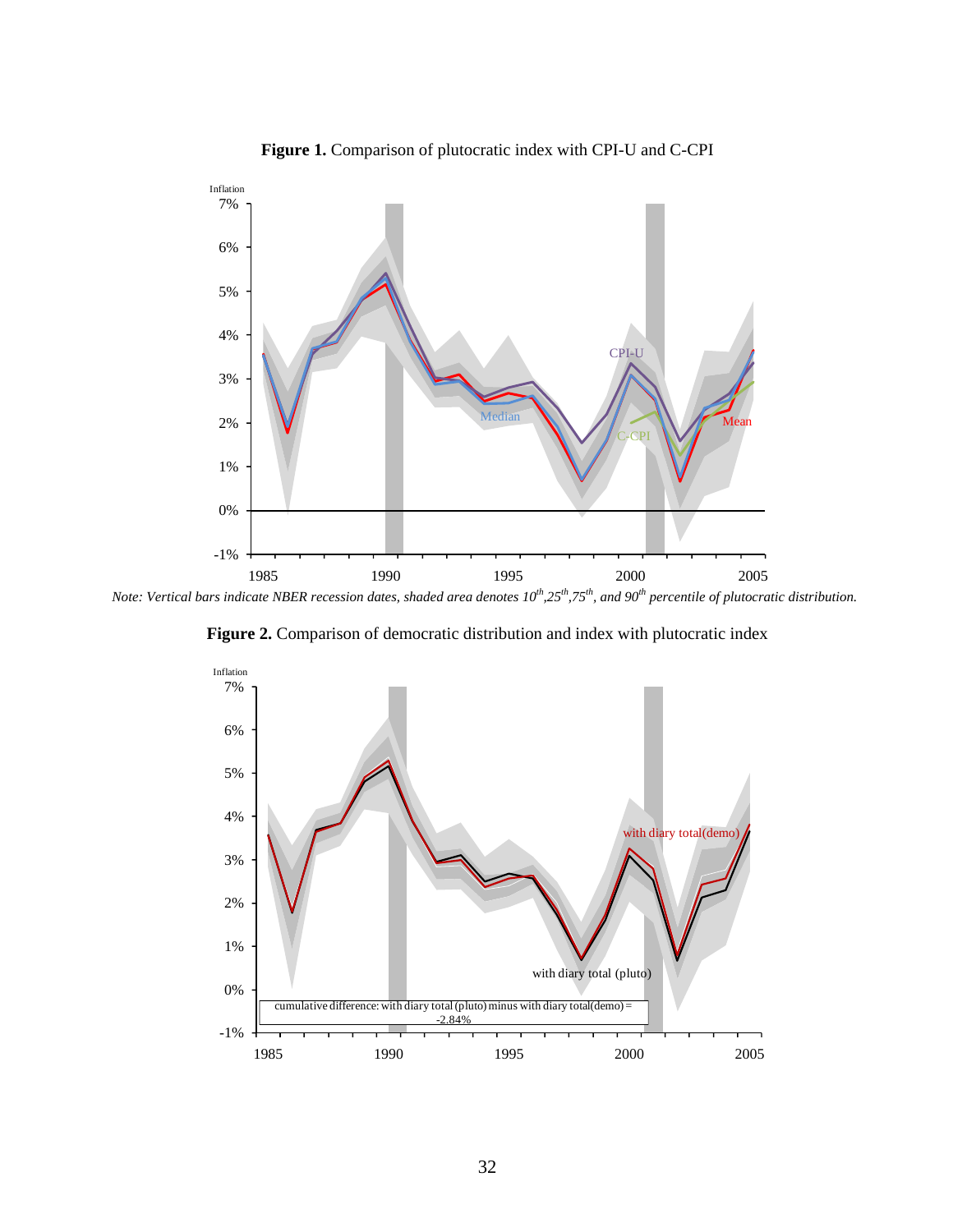**Figure 3.** Mean and standard deviation of cross-household inflation distributions, with and without diary survey.

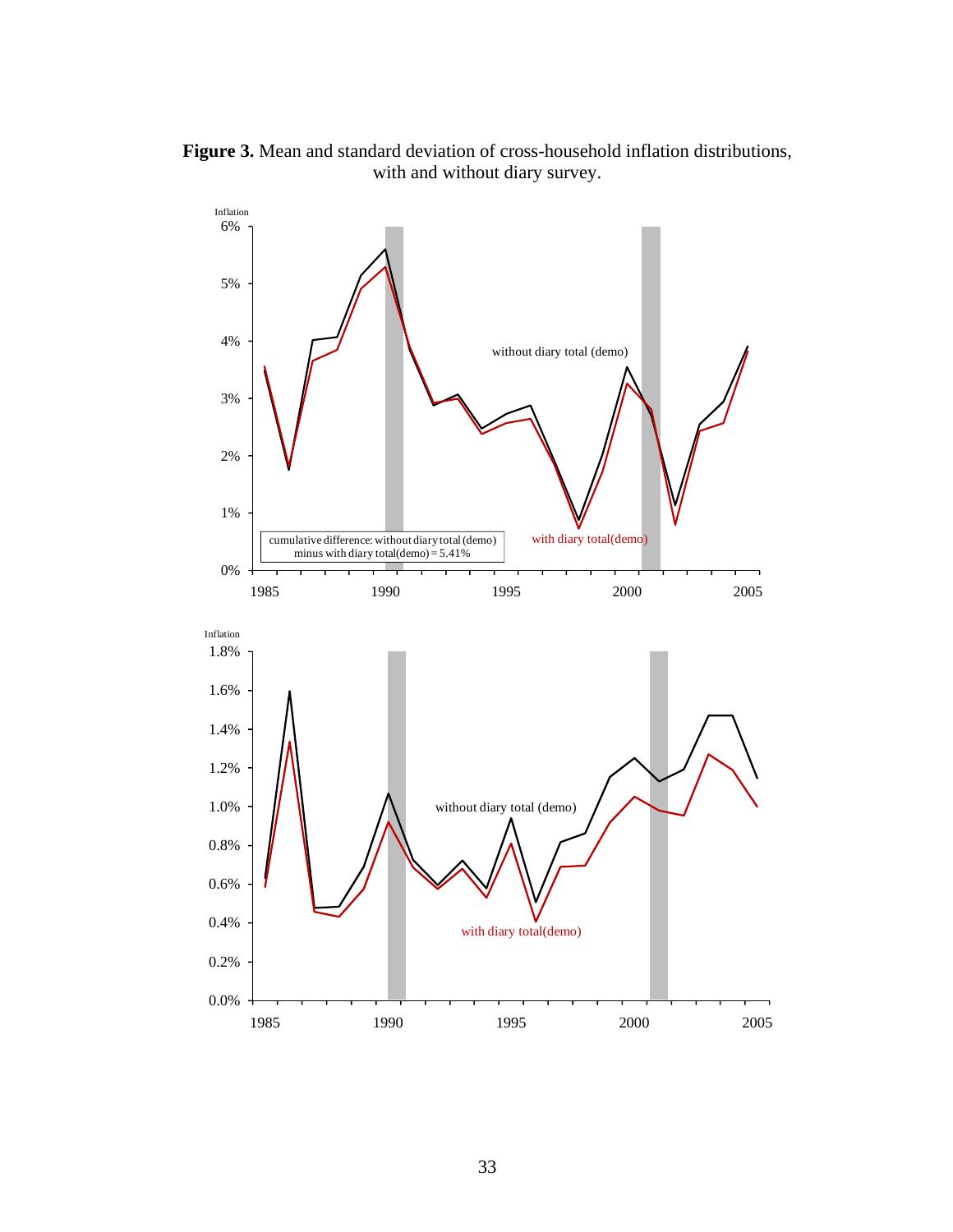

**Figure 4.** Distributions of core and non-core inflation rates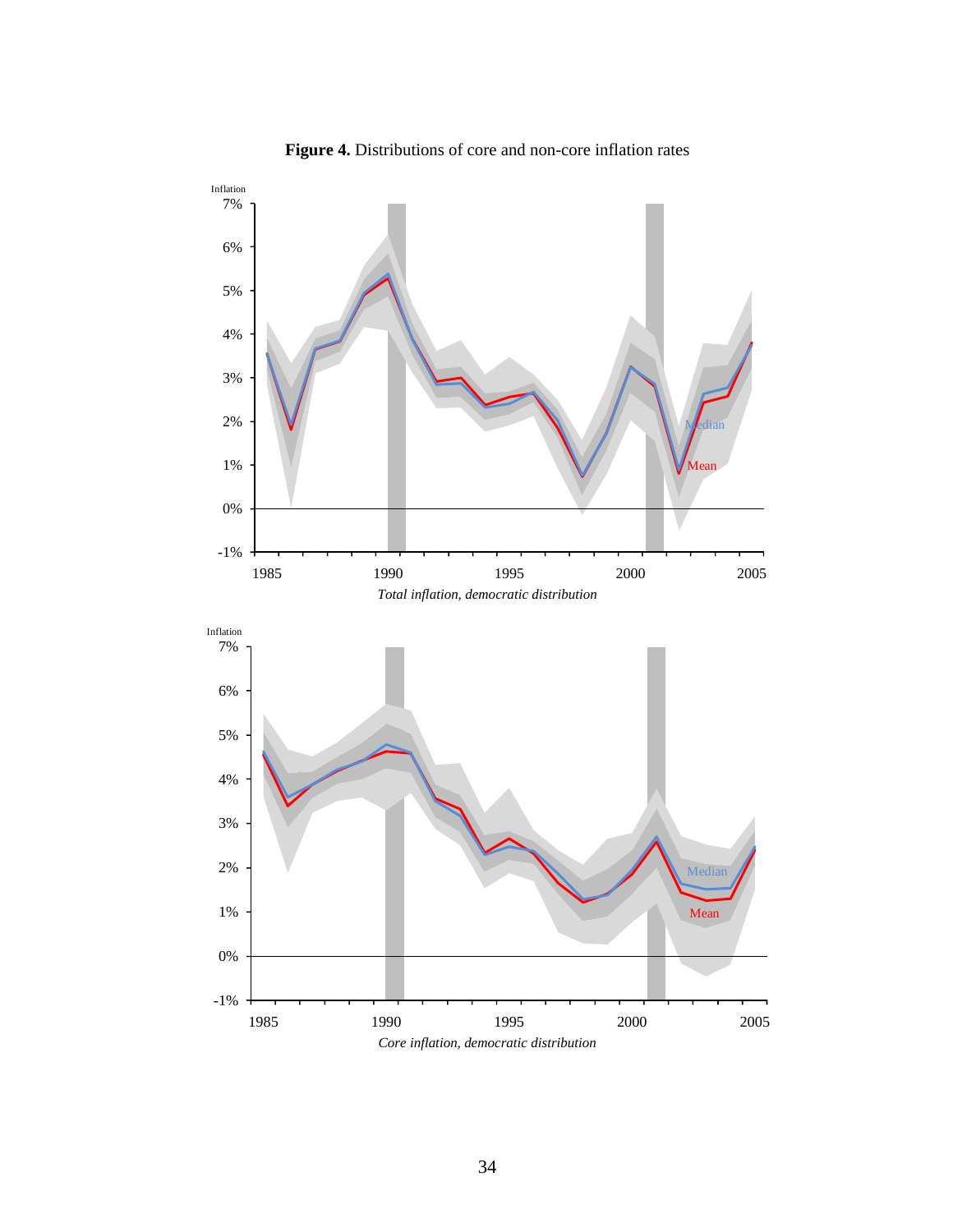

**Figure 5.** Estimated household inflation distributions, 1991 and 2002.

Figure 6. Mean inflation versus inflation inequality

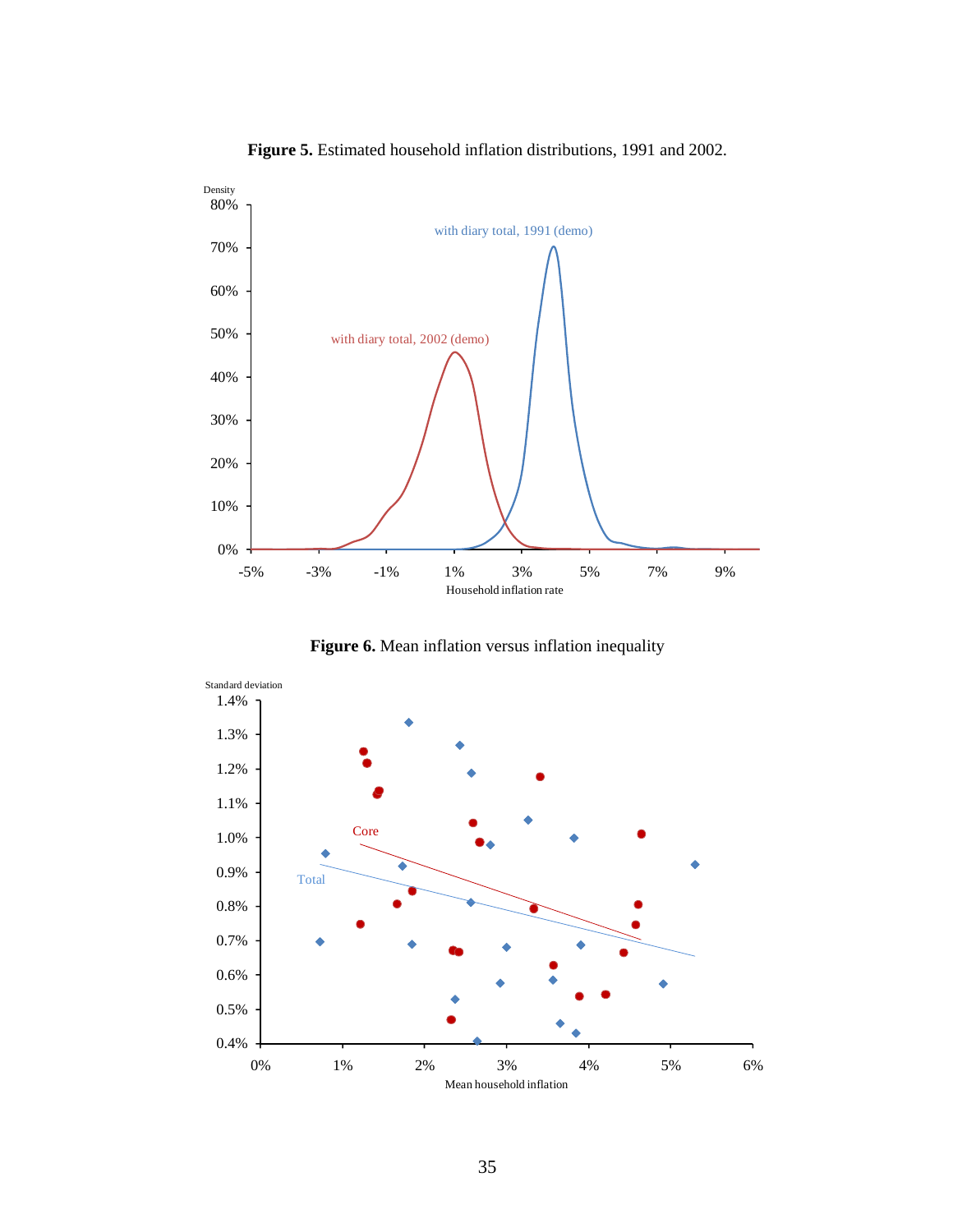

**Figure 7.** Households with old and young reference persons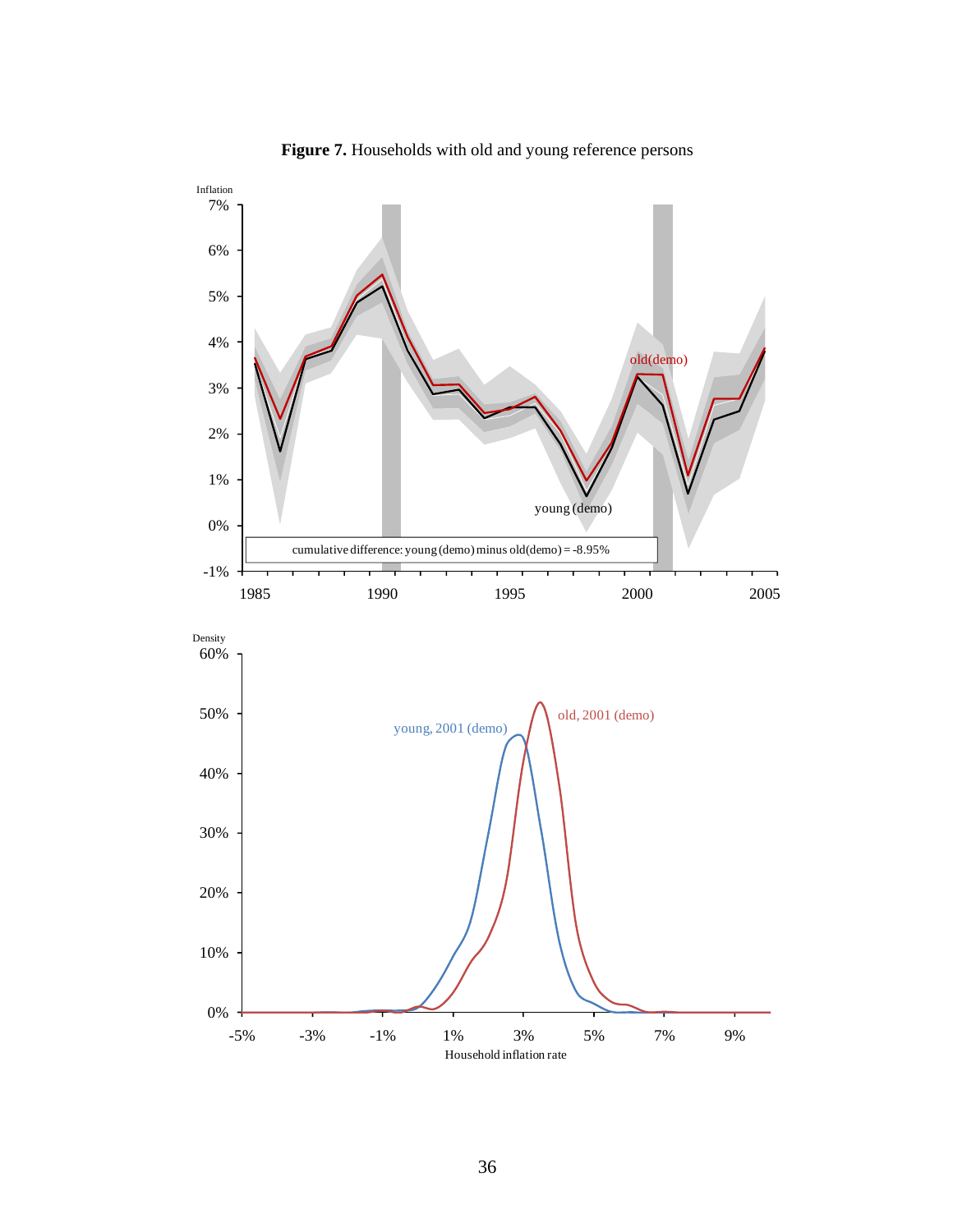

**Figure 8.** Poor vs. Non-Poor